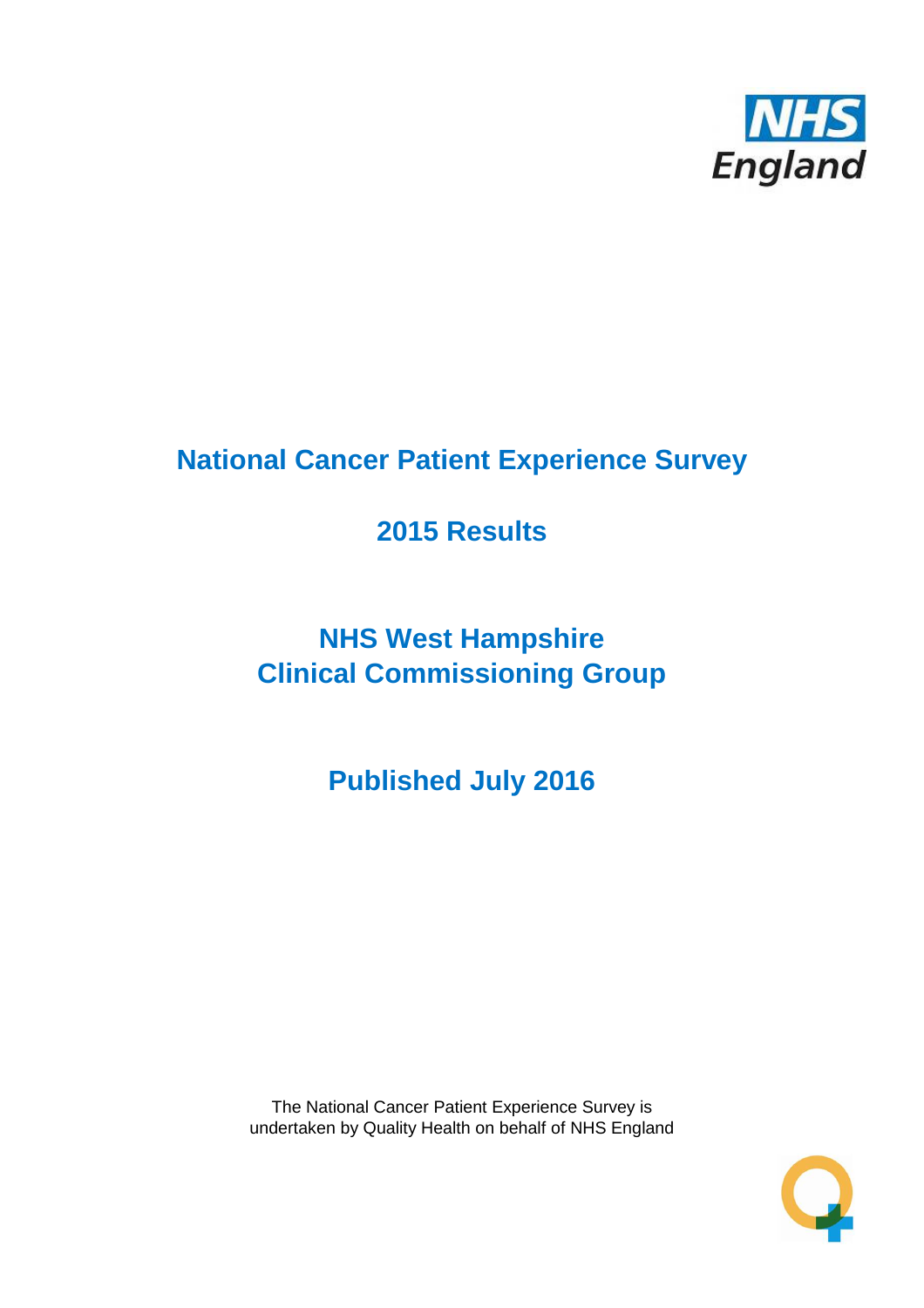#### **Introduction**

The National Cancer Patient Experience Survey 2015 is the fifth iteration of the survey first undertaken in 2010. It has been designed to monitor national progress on cancer care; to provide information to drive local quality improvements; to assist commissioners and providers of cancer care; and to inform the work of the various charities and stakeholder groups supporting cancer patients.

The survey was overseen by a national Cancer Patient Experience Advisory Group. This Advisory Group set the principles and objectives of the survey programme and guided questionnaire development.

The survey was commissioned and managed by NHS England. The survey provider, Quality Health, is responsible for designing, running and analysing the survey.

Full national results and other reports are available at www.ncpes.co.uk

Further details on the survey methodology and changes to the 2015 survey can be found in the Annex. Note that a number of significant changes were made to the 2015 survey so caution should be taken in directly comparing data from the 2015 survey to the findings of the previous CPES surveys. No comparisons with previous surveys are presented in this report.

#### **This report**

The report shows how this CCG scored for each question in the survey, compared with national results. It is aimed at helping individual CCGs to understand their performance and identify areas for local improvement.

Note that responses for questions with 1-20 respondents have been suppressed. This is to protect patient confidentiality and because uncertainty around the result is too great.

#### **Data tables**

The data tables presented in this report show the following for each question:

- **Column 1** shows the number of respondents to this question
- **Column 2** shows the unadjusted 2015 score for this CCG
- **Column 3** shows the case-mix adjusted 2015 score for this CCG
- **Column 4** shows the lower limit of the expected range of scores for this CCG (the top of the pale blue section on the Comparability chart - see below)
- **Column 5** shows the upper limit of the expected range of scores for this CCG (the bottom of the dark blue section on the Comparability chart - see below)
- **Column 6** shows the National Average score for this question.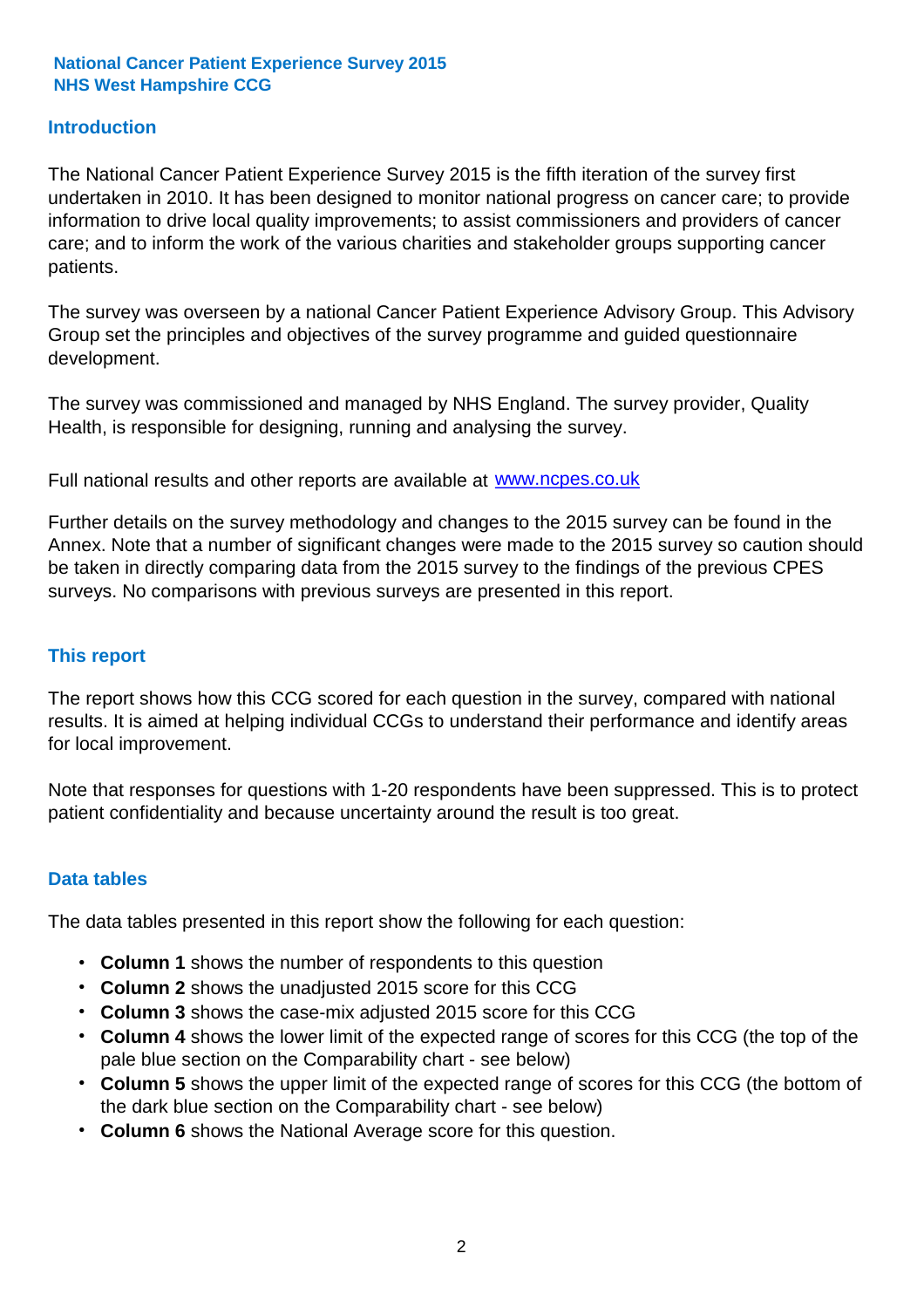Results for individual response options are presented in the detailed data tables **WWW.ncpes.co.uk** Confidence Intervals for unadjusted and case-mix adjusted data are provided in these tables.

Expected ranges and 95% Confidence Intervals highlight the uncertainty around the results. The size of the expected ranges and confidence intervals will be different for each question, and depends on the number of respondents and the range of their responses.

For further details on case-mix adjustment and the scoring methodology used, please refer to the Annex.

#### **Comparability charts**

For the 2015 survey, we have adopted the CQC standard for reporting comparative performance, based on calculation of "expected ranges". This means that CCGs will be flagged as outliers only if there is statistical evidence that their scores deviate (positively or negatively) from the range of scores that would be expected for CCGs of the same size.

The Comparability charts in this report show a bar with these expected ranges (in grey), higher than expected (in dark blue), and lower than expected (in pale blue). A black dot represents the actual score of this CCG.

The same colour convention has been used in Column 3 of the Data tables.

For further details on expected ranges, please refer to the technical document at **www.ncpes.co.uk** 

#### **Tumour group tables**

The final set of tables in this report show the scores for each question for each of the 13 tumour groups, with a comparative national score for that tumour group.

These breakdowns are intended as additional information for CCGs to understand the differences between the experiences of patients with different types of cancer. The numbers are generally relatively small and may not be statistically significant. They should therefore be treated with some caution.

#### **Notes on specific questions**

Question 5 in the survey has not been scored. However, the unscored data is useful and has been published alongside the other results in this report. This question asked respondents to "tick all that apply". The results show all of the responses given including where respondents chose two or more options.

Questions used to direct respondents to different parts of the survey (questions 4, 17, 24, 27, 40, 43, 46) and other demographic and information questions are not reported.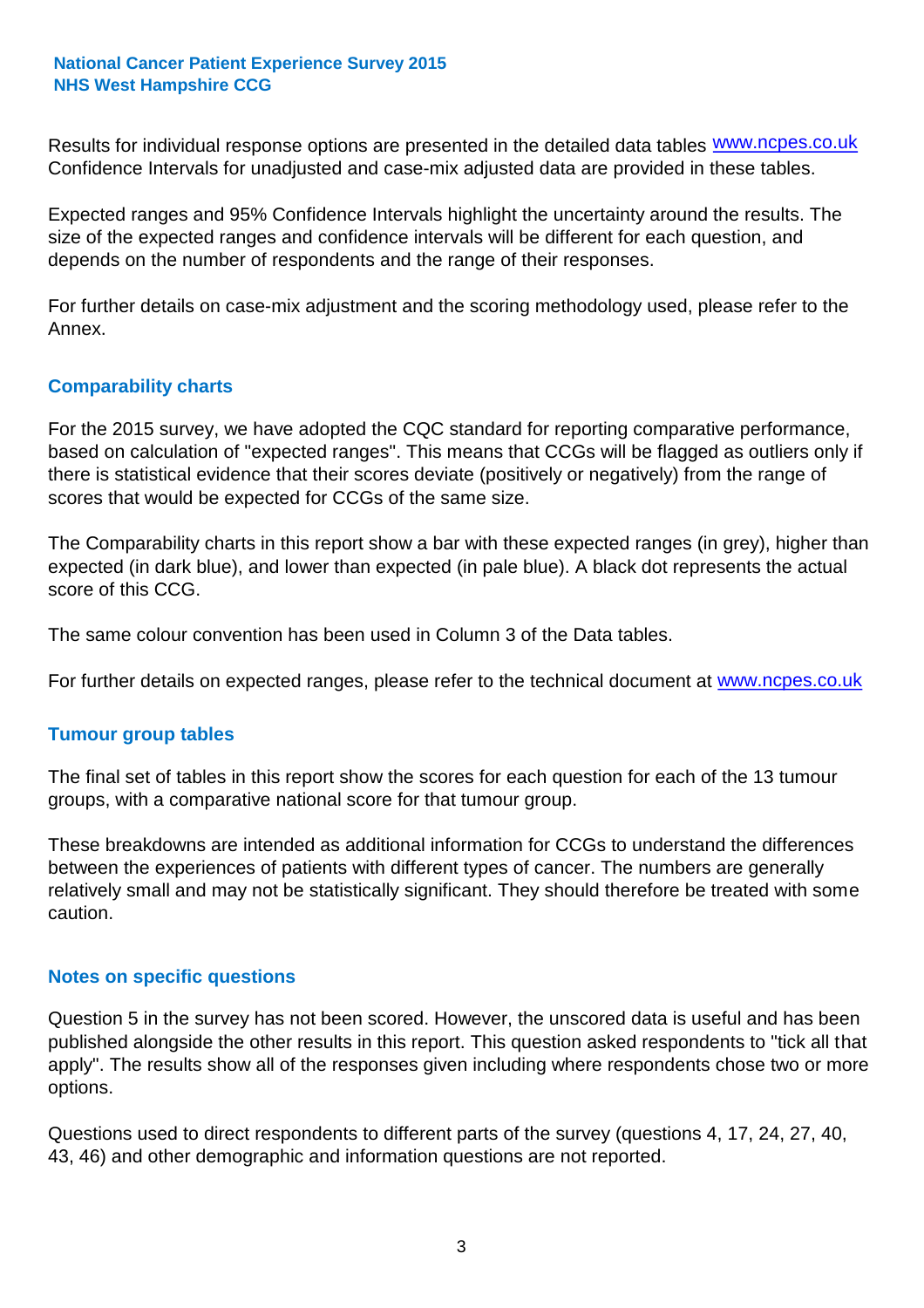#### **How to use the data**

Unadjusted data should be used to see the actual responses from patients relating to the CCG.

Case-mix adjusted data, together with expected ranges, should be used to understand whether the results are significantly higher or lower than national results.

Case-mix adjusted data, together with (case-mix adjusted) Confidence Intervals (presented in the detailed data tables **www.ncpes.co.uk**), should be used to understand whether the results are significantly higher or lower than the results for another CCG.

#### **Response rates**

Numbers of respondents by tumour group, age and gender can be found in the Annex.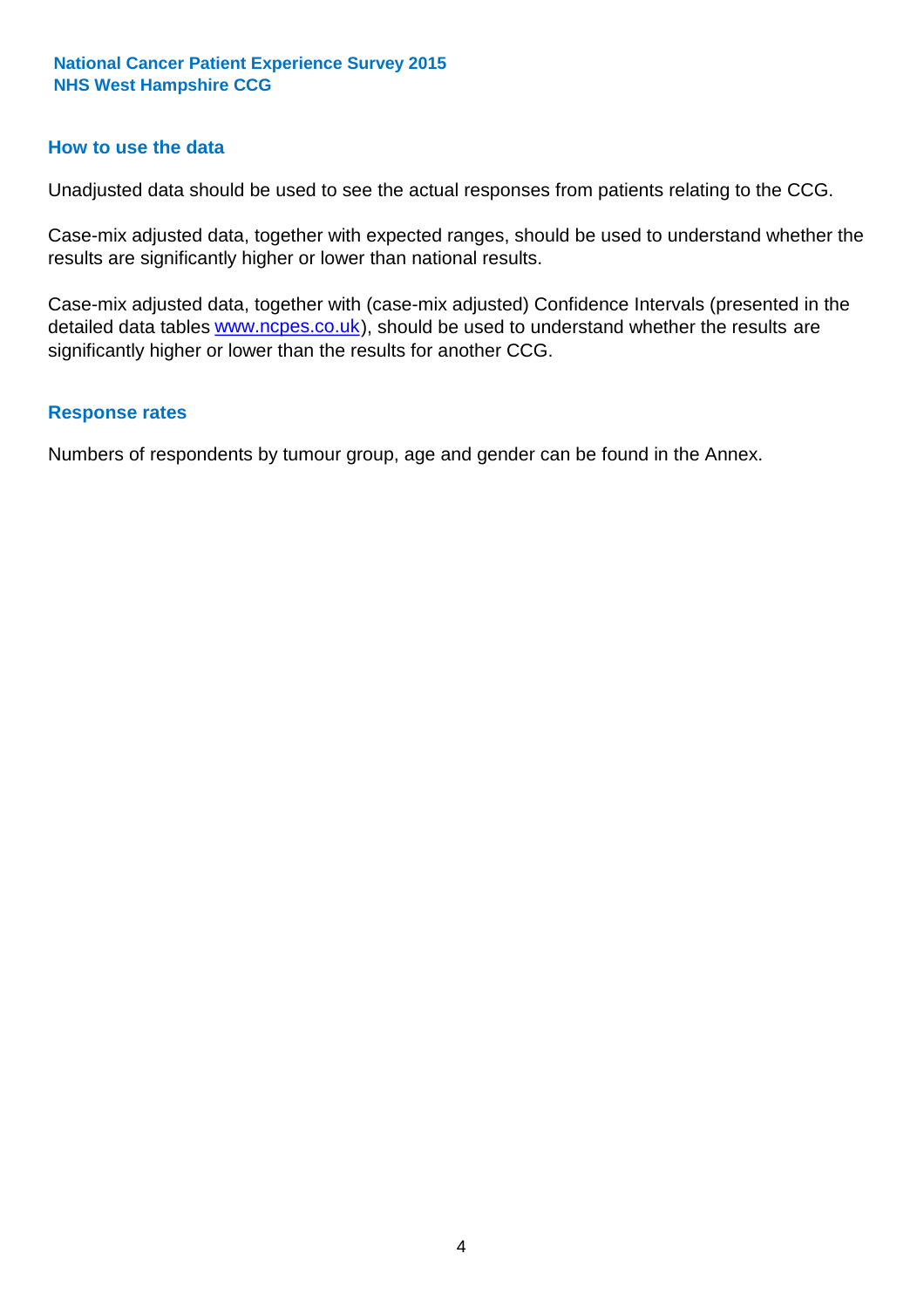#### **Executive Summary**

average rating of 8.7. Asked to rate their care on a scale of zero (very poor) to 10 (very good), respondents gave an

The following questions are included in phase 1 of the Cancer Dashboard developed by Public Health England and NHS England\*:

- **77%** of respondents said that they were definitely involved as much as they wanted to be in decisions about their care and treatment
- **88%** of respondents said that they were given the name of a Clinical Nurse Specialist who would support them through their treatment
- when asked how easy or difficult it had been to contact their Clinical Nurse Specialist 88% of respondents said that it had been 'quite easy' or 'very easy'
- **88%** of respondents said that, overall, they were always treated with dignity and respect they were in hospital
- **97%** of respondents said that hospital staff told them who to contact if they were worried about their condition or treatment after they left hospital
- **62%** of respondents said that they thought the GPs and nurses at their general practice definitely did everything they could to support them while they were having cancer treatment.

Detailed results for these and other questions are set out in the sections that follow.

#### \* www.cancerdata.nhs.uk/dashboard

The questions were selected in discussion with the national Cancer Patient Experience Advisory Group and reflect four key patient experience domains: provision of information; involvement in decisions; care transition; interpersonal relations, respect and dignity. The figures presented above are all case-mix adjusted.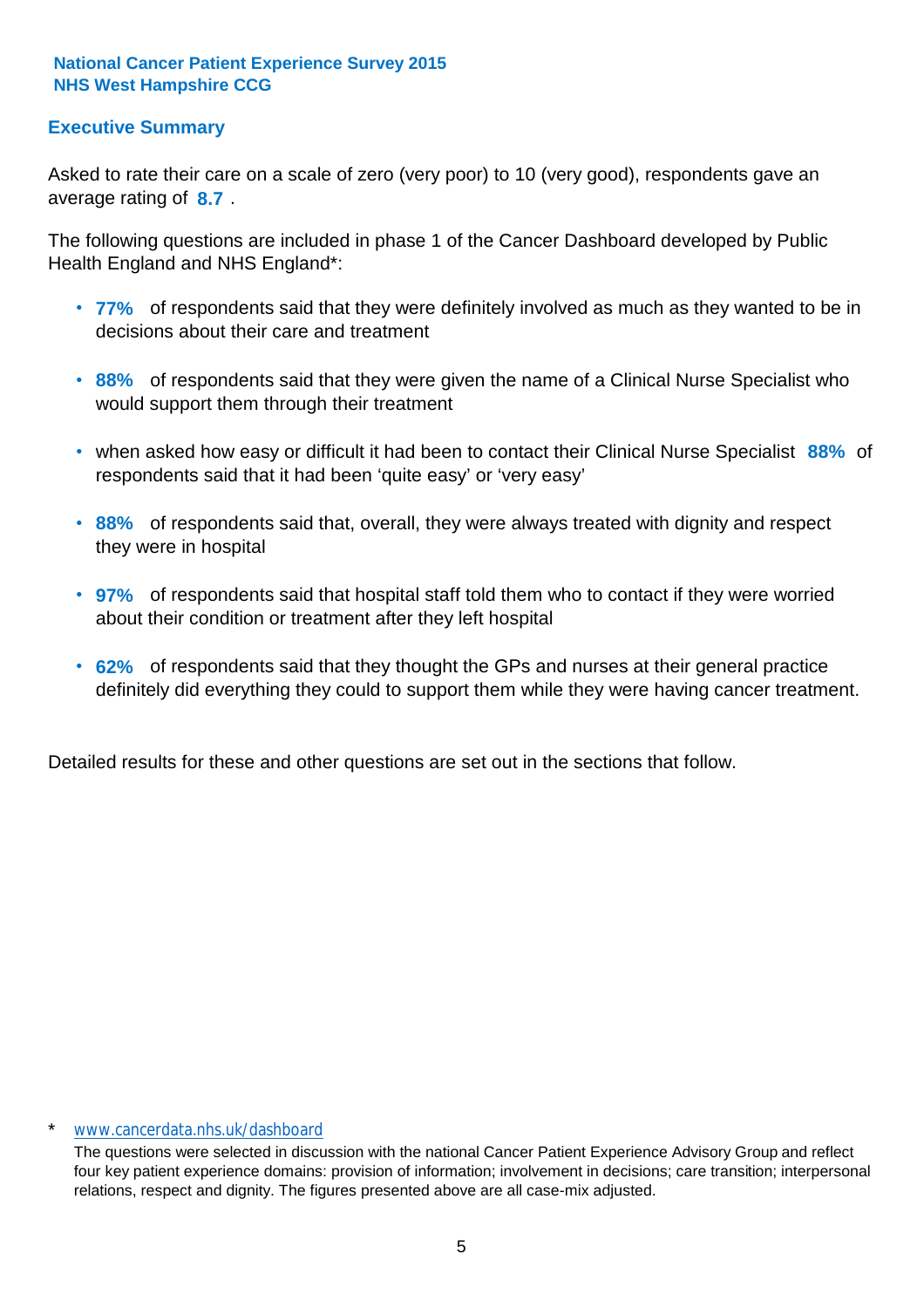# **Questions which scored outside expected range**

|                 |                                                                                            |                                              |                                        | 2015 Case-mix Adjusted              |                                     |                              |
|-----------------|--------------------------------------------------------------------------------------------|----------------------------------------------|----------------------------------------|-------------------------------------|-------------------------------------|------------------------------|
| Question        |                                                                                            | for this<br>respondents<br>Number of<br>င္ပင | Percentage for<br>this<br>2015<br>င္ပင | Lower limit of<br>expected<br>range | Upper limit of<br>expected<br>range | Average<br>National<br>Score |
|                 | Finding out what was wrong with you                                                        |                                              |                                        |                                     |                                     |                              |
| Q8              | Patient told they could bring a family member or friend when<br>first told they had cancer | 672                                          | 75%                                    | 76%                                 | 82%                                 | 79%                          |
| Q11             | Patient given easy to understand written information about the<br>type of cancer they had  | 755                                          | 68%                                    | 68%                                 | 75%                                 | 72%                          |
|                 | Support for people with cancer                                                             |                                              |                                        |                                     |                                     |                              |
| Q22             | Hospital staff gave information on getting financial help                                  | 357                                          | 43%                                    | 49%                                 | 60%                                 | 55%                          |
|                 | Hospital care as an inpatient                                                              |                                              |                                        |                                     |                                     |                              |
| Q <sub>39</sub> | Staff told patient who to contact if worried post discharge                                | 559                                          | 97%                                    | 92%                                 | 96%                                 | 94%                          |
|                 | Home care and support                                                                      |                                              |                                        |                                     |                                     |                              |
| Q51             | Patient definitely given enough support from health or social<br>services after treatment  | 234                                          | 38%                                    | 38%                                 | 51%                                 | 45%                          |
|                 | Care from your general practice                                                            |                                              |                                        |                                     |                                     |                              |
| Q52             | GP given enough information about patient's condition and<br>treatment                     | 698                                          | 93%                                    | 94%                                 | 97%                                 | 95%                          |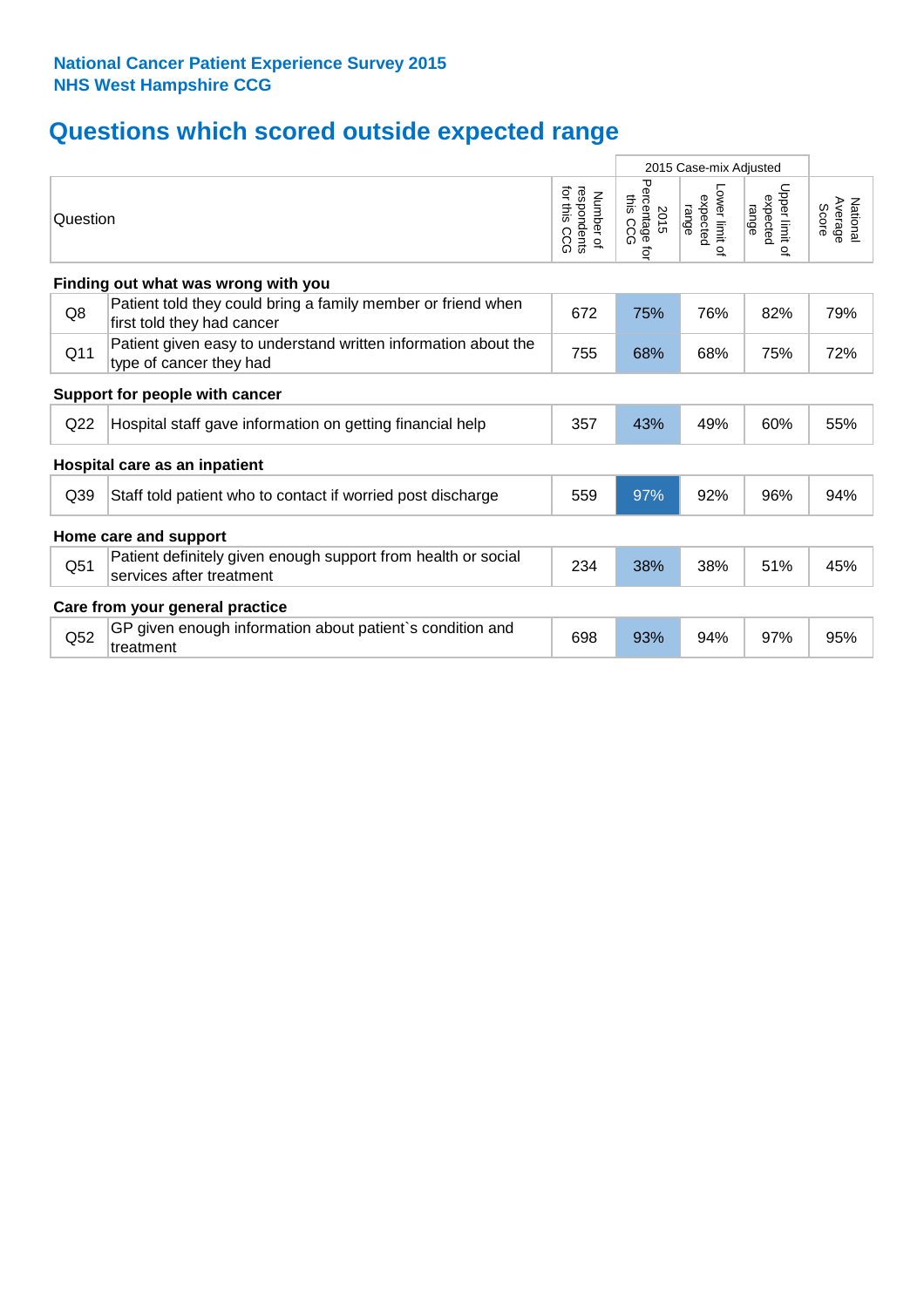### **CCG results**

#### **Seeing your GP**



|    |                                                                |                                              |                             |               | 2015 Case-mix Adjusted     |                            |                           |
|----|----------------------------------------------------------------|----------------------------------------------|-----------------------------|---------------|----------------------------|----------------------------|---------------------------|
|    | Question                                                       | respondents<br>Number<br>$\overline{\sigma}$ | 2015<br>Unadjusted<br>Score | 2015<br>Score | Expected<br>range<br>lower | Expected<br>range<br>nbber | National Average<br>Score |
| Q1 | Saw GP once / twice before being told had to go to<br>hospital | 669                                          | 74%                         | 73%           | 73%                        | 79%                        | 76%                       |
| Q2 | Patient thought they were seen as soon as necessary            | 860                                          | 84%                         | 83%           | 80%                        | 85%                        | 82%                       |

|    |                                                                             |                                                 | No. |
|----|-----------------------------------------------------------------------------|-------------------------------------------------|-----|
|    | Beforehand, did you have all the<br>information you needed about your test? | Yes                                             | 698 |
|    |                                                                             | No, I would have liked more written information | 26  |
| Q5 |                                                                             | No, I would have liked more verbal information  | 18  |
|    |                                                                             | I did not need / want any information           | 16  |
|    |                                                                             | Don't know / can't remember                     |     |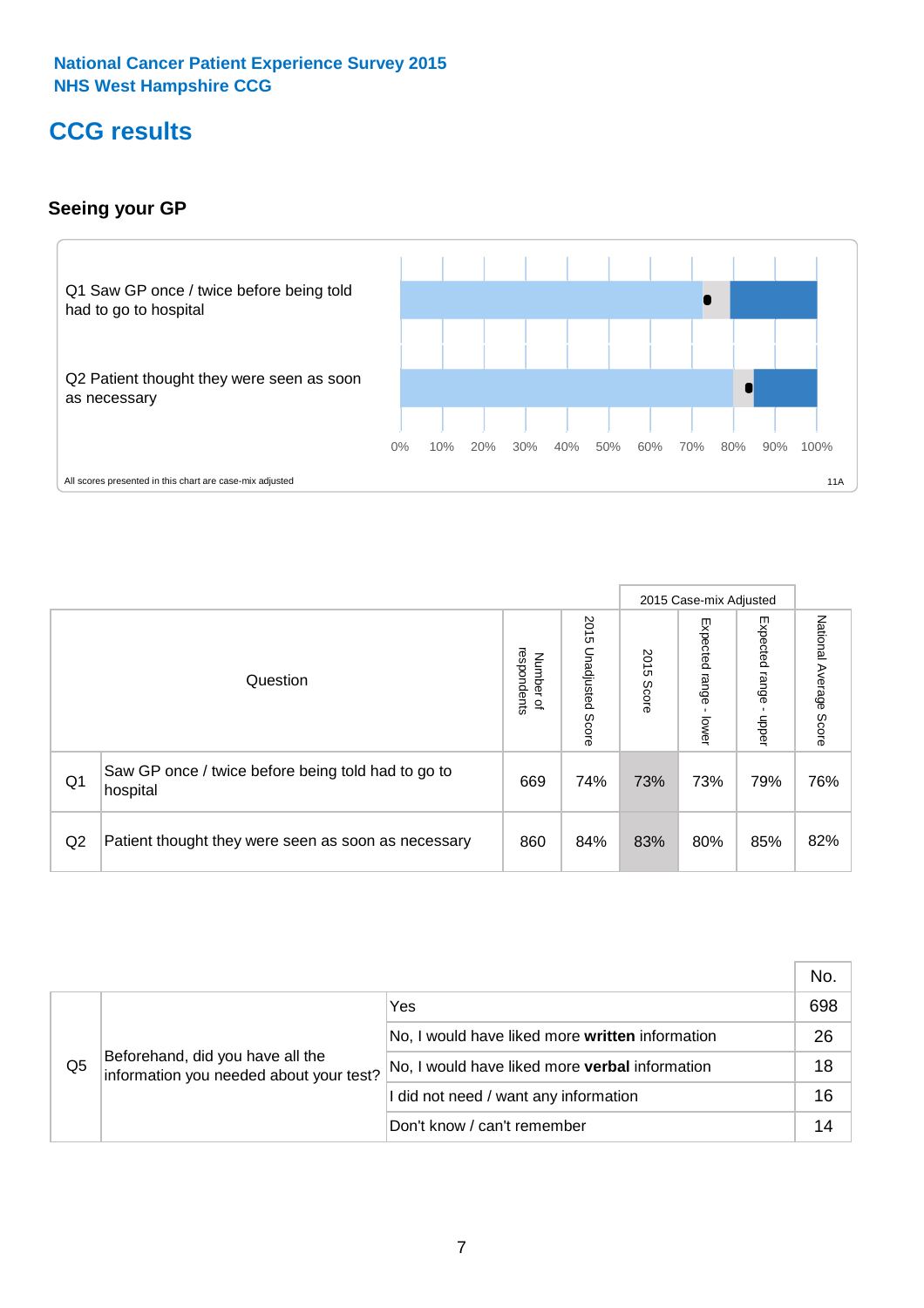#### **Diagnostic tests**



|                |                                                                       |                                       |                             |               | 2015 Case-mix Adjusted  |                         |                           |
|----------------|-----------------------------------------------------------------------|---------------------------------------|-----------------------------|---------------|-------------------------|-------------------------|---------------------------|
|                | Question                                                              | respondents<br>Number<br>$\mathbf{Q}$ | 2015<br>Unadjusted<br>Score | 2015<br>Score | Expected range<br>lower | Expected range<br>nbber | National Average<br>Score |
| Q <sub>6</sub> | The length of time waiting for the test to be done was<br>about right | 741                                   | 87%                         | 86%           | 84%                     | 89%                     | 87%                       |
| Q7             | Given complete explanation of test results in<br>understandable way   | 747                                   | 78%                         | 77%           | 76%                     | 82%                     | 79%                       |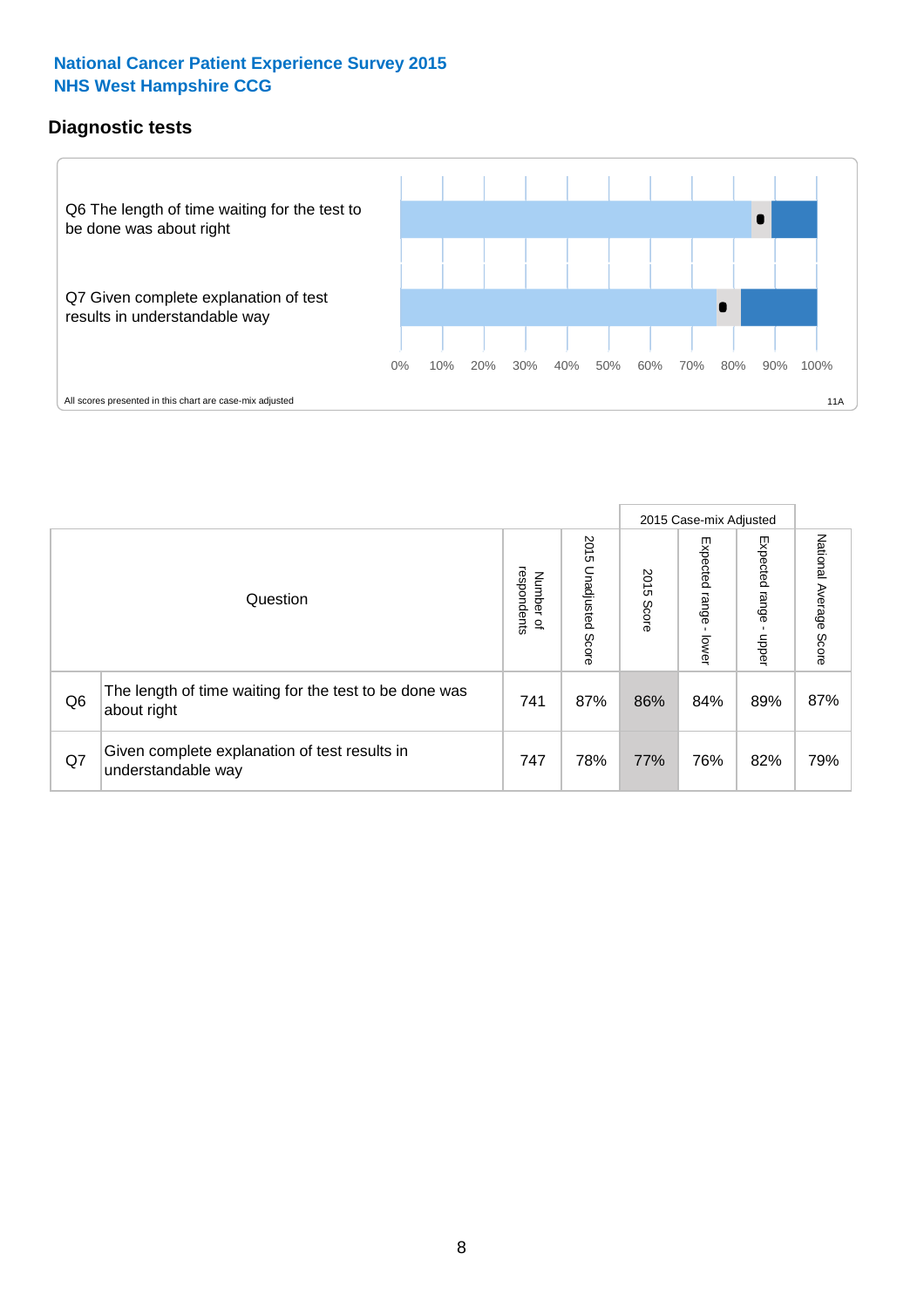#### **Finding out what was wrong with you**



|          |                                                                                            |                          |                             |               |                                         | 2015 Case-mix Adjusted  |                        |
|----------|--------------------------------------------------------------------------------------------|--------------------------|-----------------------------|---------------|-----------------------------------------|-------------------------|------------------------|
| Question |                                                                                            | respondents<br>Number of | 2015<br>Unadjusted<br>Score | 2015<br>Score | Expected range<br>$\mathbf{r}$<br>lower | Expected range<br>nbber | National Average Score |
| Q8       | Patient told they could bring a family member or friend<br>when first told they had cancer | 672                      | 74%                         | 75%           | 76%                                     | 82%                     | 79%                    |
| Q9       | Patient felt they were told sensitively that they had cancer                               | 867                      | 84%                         | 84%           | 82%                                     | 87%                     | 84%                    |
| Q10      | Patient completely understood the explanation of what<br>was wrong                         | 869                      | 73%                         | 72%           | 70%                                     | 76%                     | 73%                    |
| Q11      | Patient given easy to understand written information<br>about the type of cancer they had  | 755                      | 69%                         | 68%           | 68%                                     | 75%                     | 72%                    |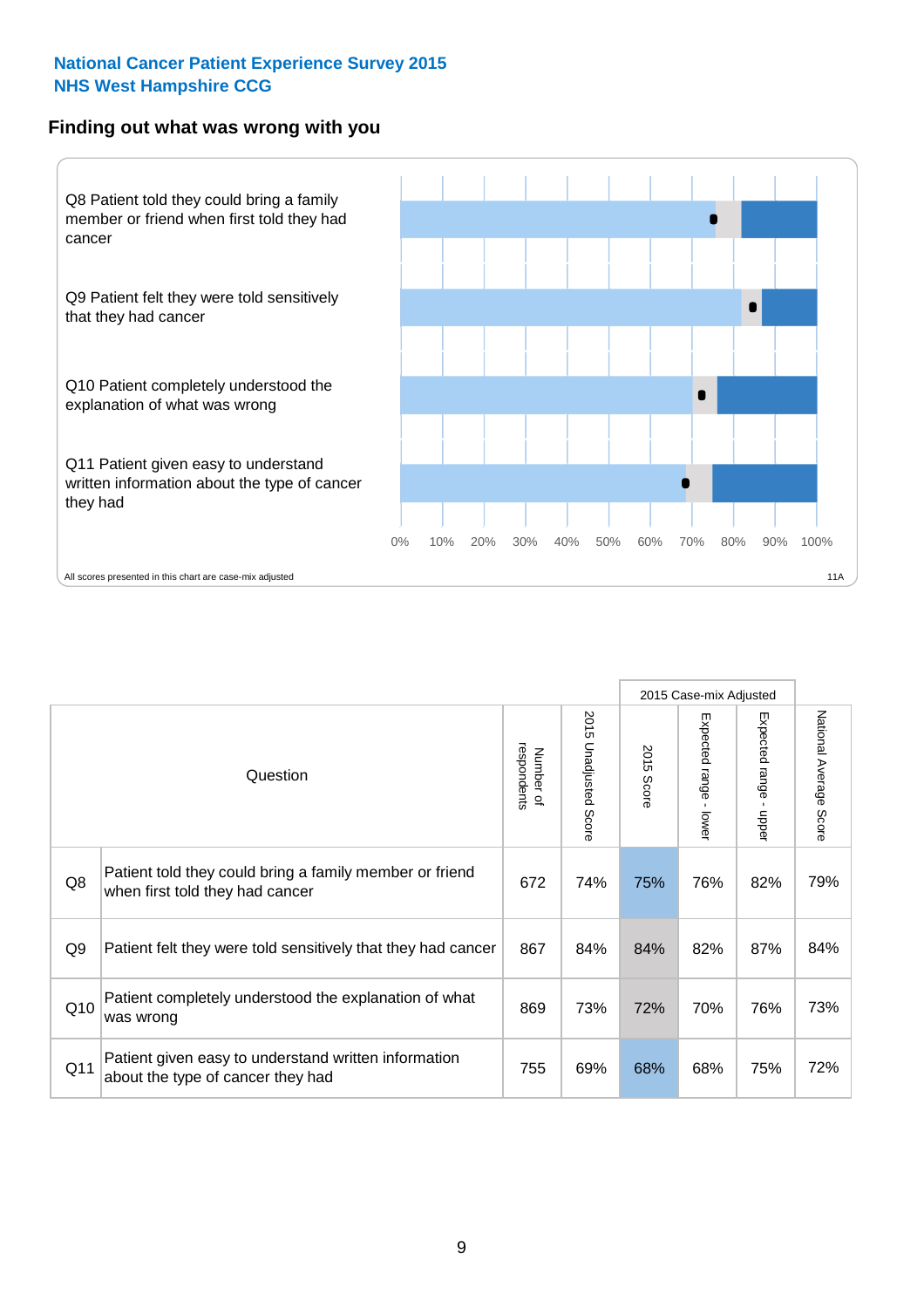#### **Finding out what was wrong with you**



|          |                                                                                         |                          |                          |               | 2015 Case-mix Adjusted                  |                        |                        |
|----------|-----------------------------------------------------------------------------------------|--------------------------|--------------------------|---------------|-----------------------------------------|------------------------|------------------------|
| Question |                                                                                         | Number of<br>respondents | 2015<br>Unadjusted Score | 2015<br>Score | Expected range<br>$\mathbf{I}$<br>lower | Expected range - upper | National Average Score |
| Q12      | Patient felt that treatment options were completely<br>explained                        | 735                      | 84%                      | 84%           | 80%                                     | 85%                    | 83%                    |
| Q13      | Possible side effects explained in an understandable way                                | 813                      | 71%                      | 71%           | 70%                                     | 76%                    | 73%                    |
| Q14      | Patient given practical advice and support in dealing with<br>side effects of treatment | 818                      | 66%                      | 65%           | 63%                                     | 69%                    | 66%                    |
| Q15      | Patient definitely told about side effects that could affect<br>them in the future      | 765                      | 51%                      | 51%           | 51%                                     | 58%                    | 54%                    |
| Q16      | Patient definitely involved in decisions about care and<br>treatment                    | 825                      | 79%                      | 77%           | 75%                                     | 80%                    | 78%                    |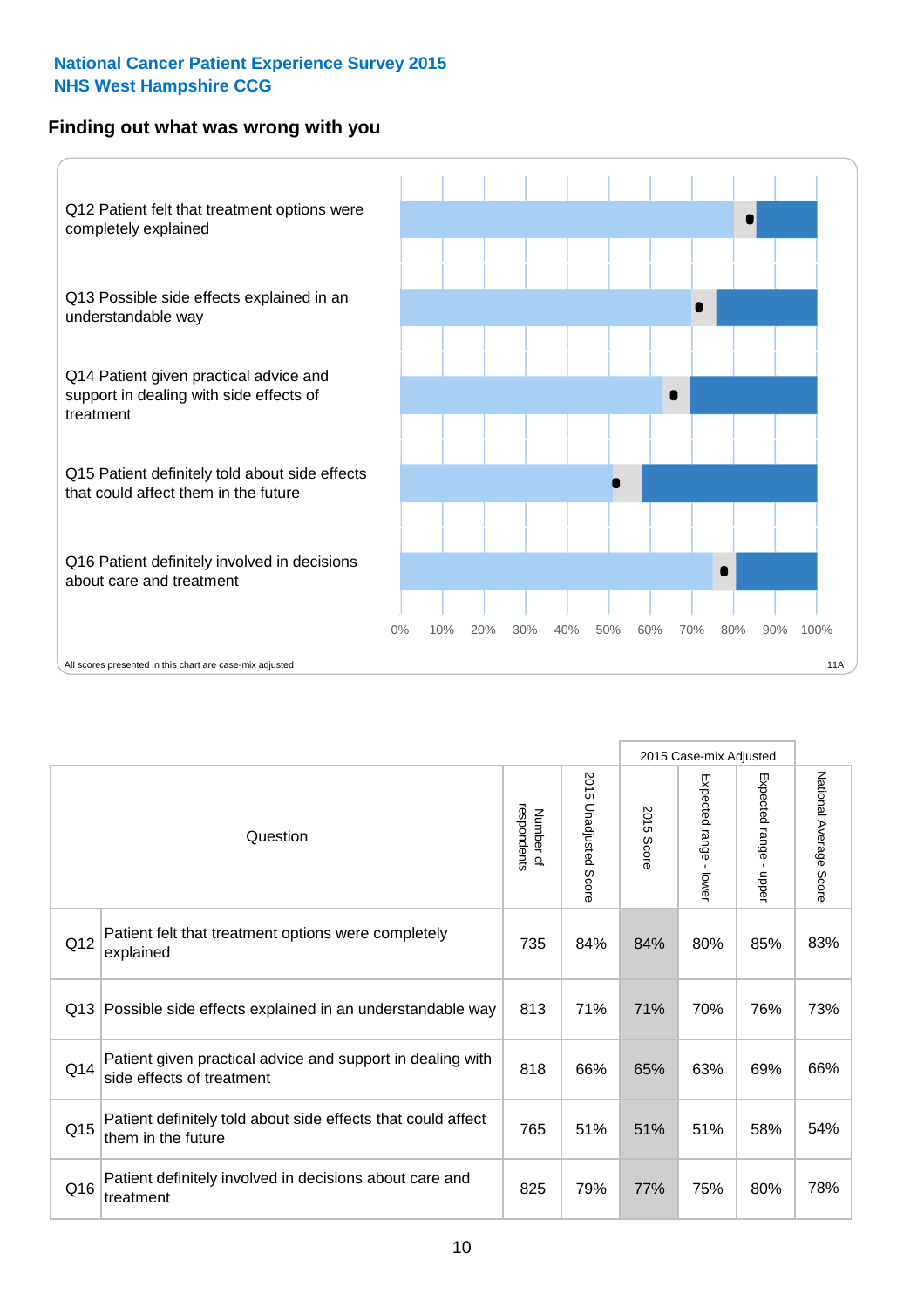#### **Clinical Nurse Specialist**



|     |                                                                                     |                          |                       |               | 2015 Case-mix Adjusted  |                         |                                  |
|-----|-------------------------------------------------------------------------------------|--------------------------|-----------------------|---------------|-------------------------|-------------------------|----------------------------------|
|     | Question                                                                            | respondents<br>Number of | 2015 Unadjusted Score | 2015<br>Score | Expected range<br>lower | Expected range<br>nbber | National Average<br><b>Score</b> |
| Q17 | Patient given the name of the CNS who would support<br>them through their treatment | 832                      | 88%                   | 88%           | 88%                     | 92%                     | 90%                              |
| Q18 | Patient found it easy to contact their CNS                                          | 651                      | 88%                   | 88%           | 83%                     | 90%                     | 87%                              |
| Q19 | Get understandable answers to important questions all or<br>most of the time        | 595                      | 91%                   | 90%           | 86%                     | 91%                     | 89%                              |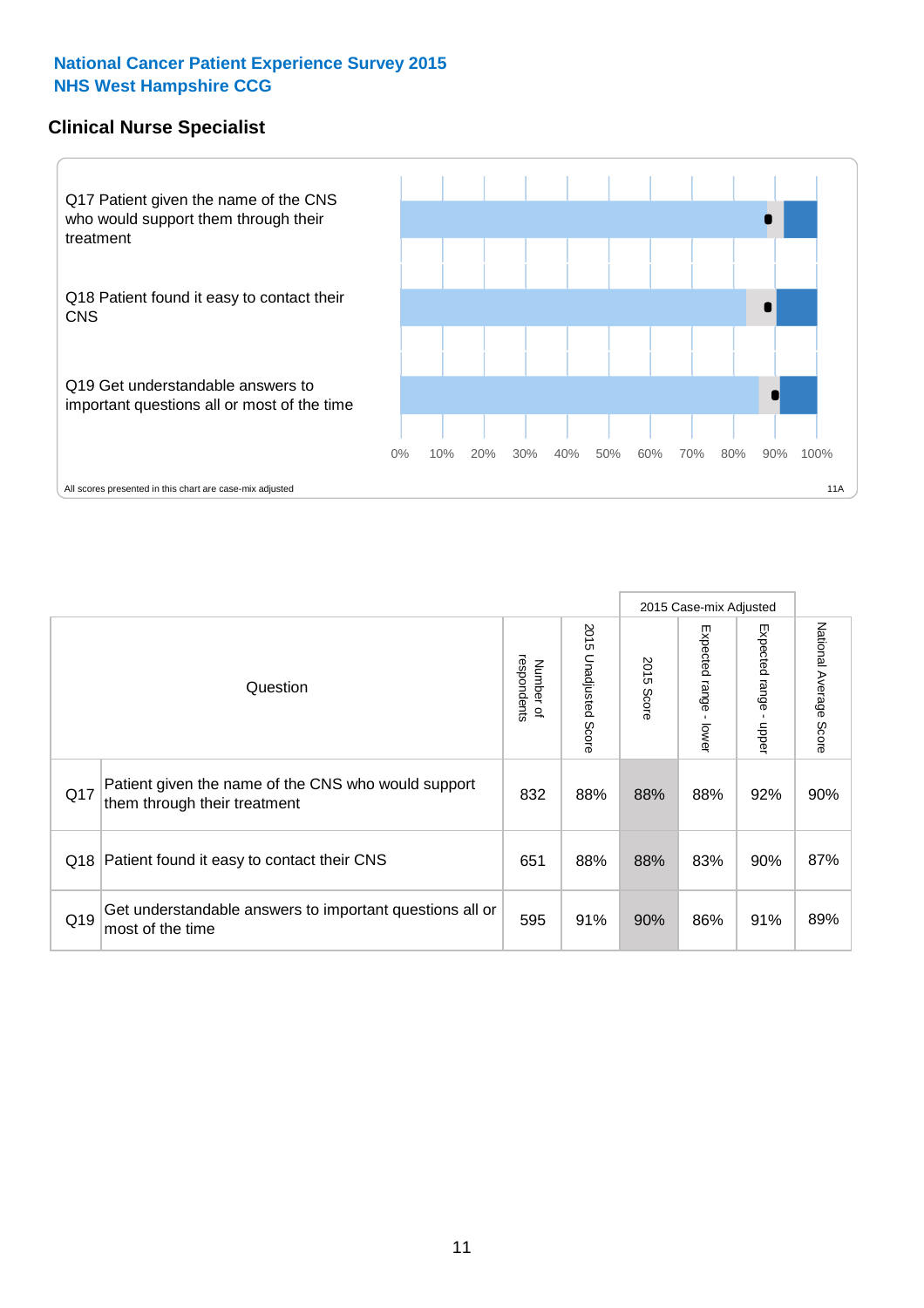#### **Support for people with cancer**



|                 |                                                                                            |                          |                                 |               | 2015 Case-mix Adjusted                  |                           |                        |
|-----------------|--------------------------------------------------------------------------------------------|--------------------------|---------------------------------|---------------|-----------------------------------------|---------------------------|------------------------|
|                 | Question                                                                                   | respondents<br>Number of | 2015<br><b>Unadjusted Score</b> | 2015<br>Score | Expected range<br>$\mathbf{I}$<br>lower | Expected range -<br>nbber | National Average Score |
| Q20             | Hospital staff gave information about support groups                                       | 599                      | 81%                             | 80%           | 79%                                     | 87%                       | 83%                    |
| Q21             | Hospital staff gave information about impact cancer could<br>have on day to day activities | 529                      | 81%                             | 80%           | 77%                                     | 84%                       | 81%                    |
| Q22             | Hospital staff gave information on getting financial help                                  | 357                      | 43%                             | 43%           | 49%                                     | 60%                       | 55%                    |
| Q <sub>23</sub> | Hospital staff told patient they could get free prescriptions                              | 356                      | 82%                             | 81%           | 76%                                     | 84%                       | 80%                    |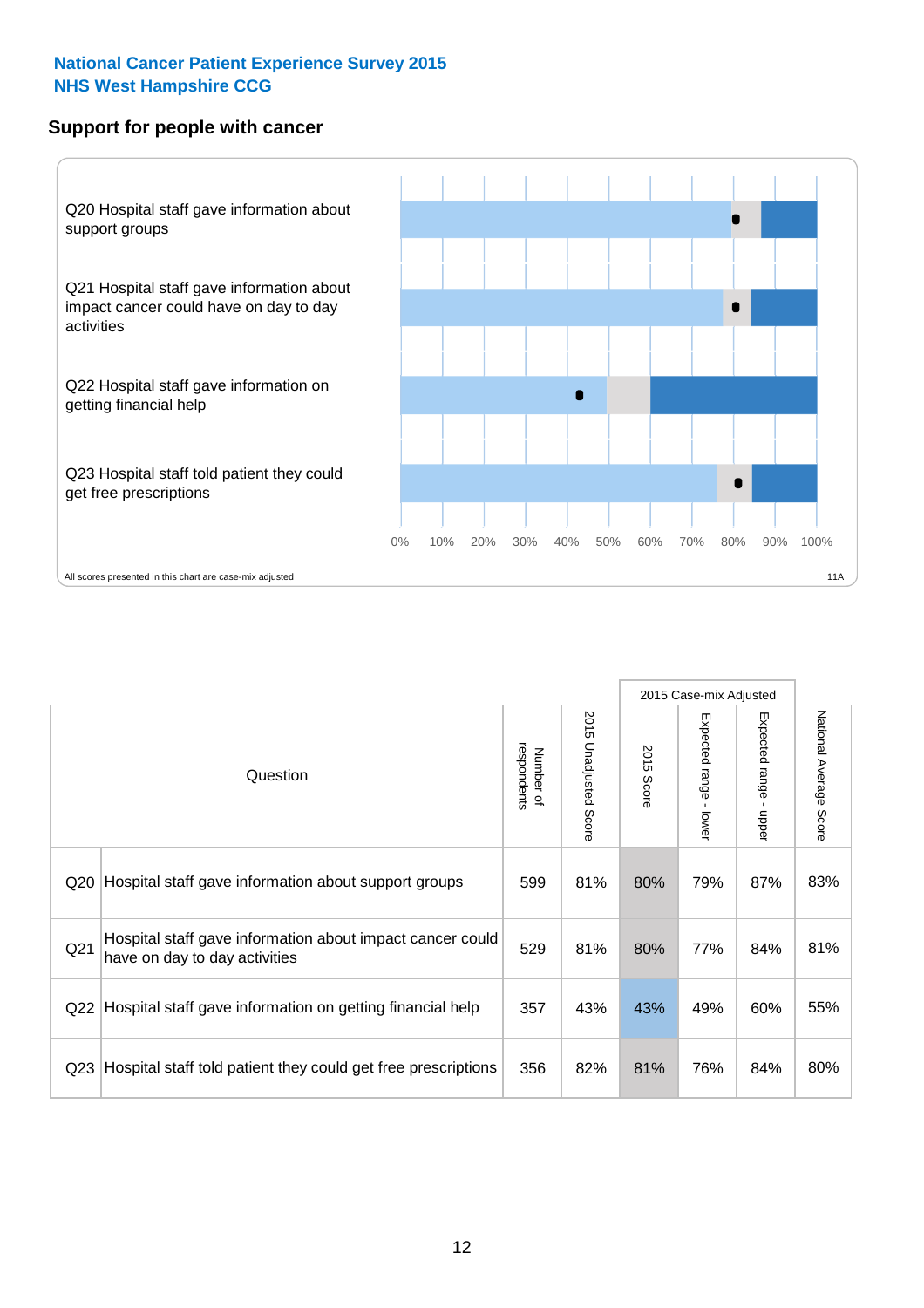### **Operations**



|     |                                                                 |                                         |                             |                    | 2015 Case-mix Adjusted     |                            |                              |
|-----|-----------------------------------------------------------------|-----------------------------------------|-----------------------------|--------------------|----------------------------|----------------------------|------------------------------|
|     | Question                                                        | respondents<br>Number<br>$\overline{a}$ | 2015<br>Unadjusted<br>Score | 201<br>CΠ<br>Score | Expected<br>range<br>lower | Expected<br>range<br>doper | National<br>Average<br>Score |
| Q26 | Staff explained how operation had gone in<br>understandable way | 488                                     | 78%                         | 77%                | 74%                        | 81%                        | 78%                          |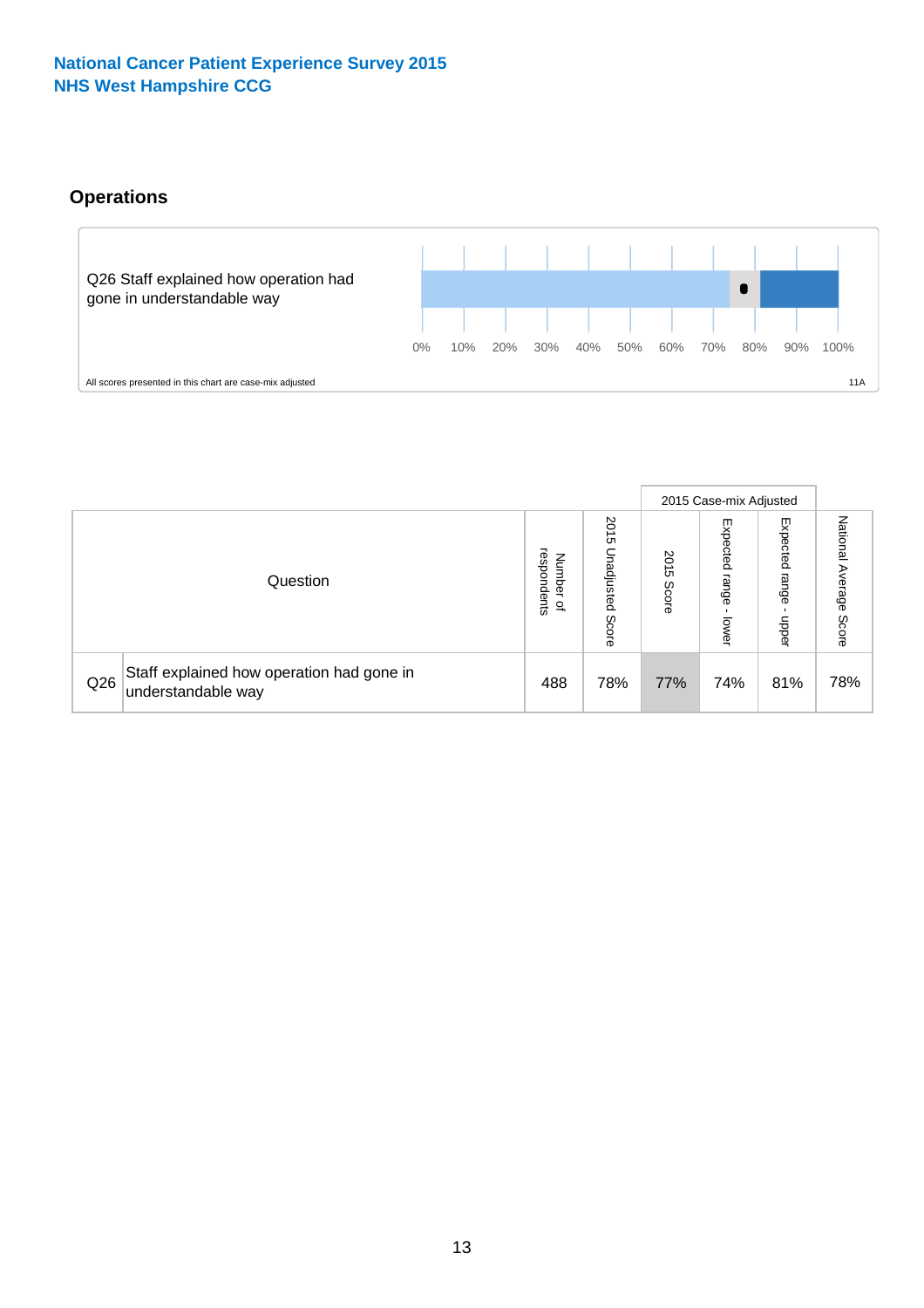#### **Hospital care as an inpatient (Part 1 of 3)**



All scores presented in this chart are case-mix adjusted  $11A$ 

|                 |                                                                                           |                          |                       |               | 2015 Case-mix Adjusted                  |                                           |                        |
|-----------------|-------------------------------------------------------------------------------------------|--------------------------|-----------------------|---------------|-----------------------------------------|-------------------------------------------|------------------------|
|                 | Question                                                                                  | respondents<br>Number of | 2015 Unadjusted Score | 2015<br>Score | Expected range<br>$\mathbf{r}$<br>lower | Expected range<br>$\blacksquare$<br>nbber | National Average Score |
| Q28             | Groups of doctors or nurses did not talk in front of patient<br>as if they were not there | 577                      | 84%                   | 83%           | 78%                                     | 84%                                       | 81%                    |
| Q29             | Patient had confidence and trust in all doctors treating<br>them                          | 572                      | 85%                   | 85%           | 81%                                     | 87%                                       | 84%                    |
| Q30             | Patient's family or someone close definitely had<br>opportunity to talk to doctor         | 477                      | 70%                   | 70%           | 68%                                     | 76%                                       | 72%                    |
| Q <sub>31</sub> | Patient had confidence and trust in all ward nurses                                       | 577                      | 75%                   | 75%           | 69%                                     | 76%                                       | 72%                    |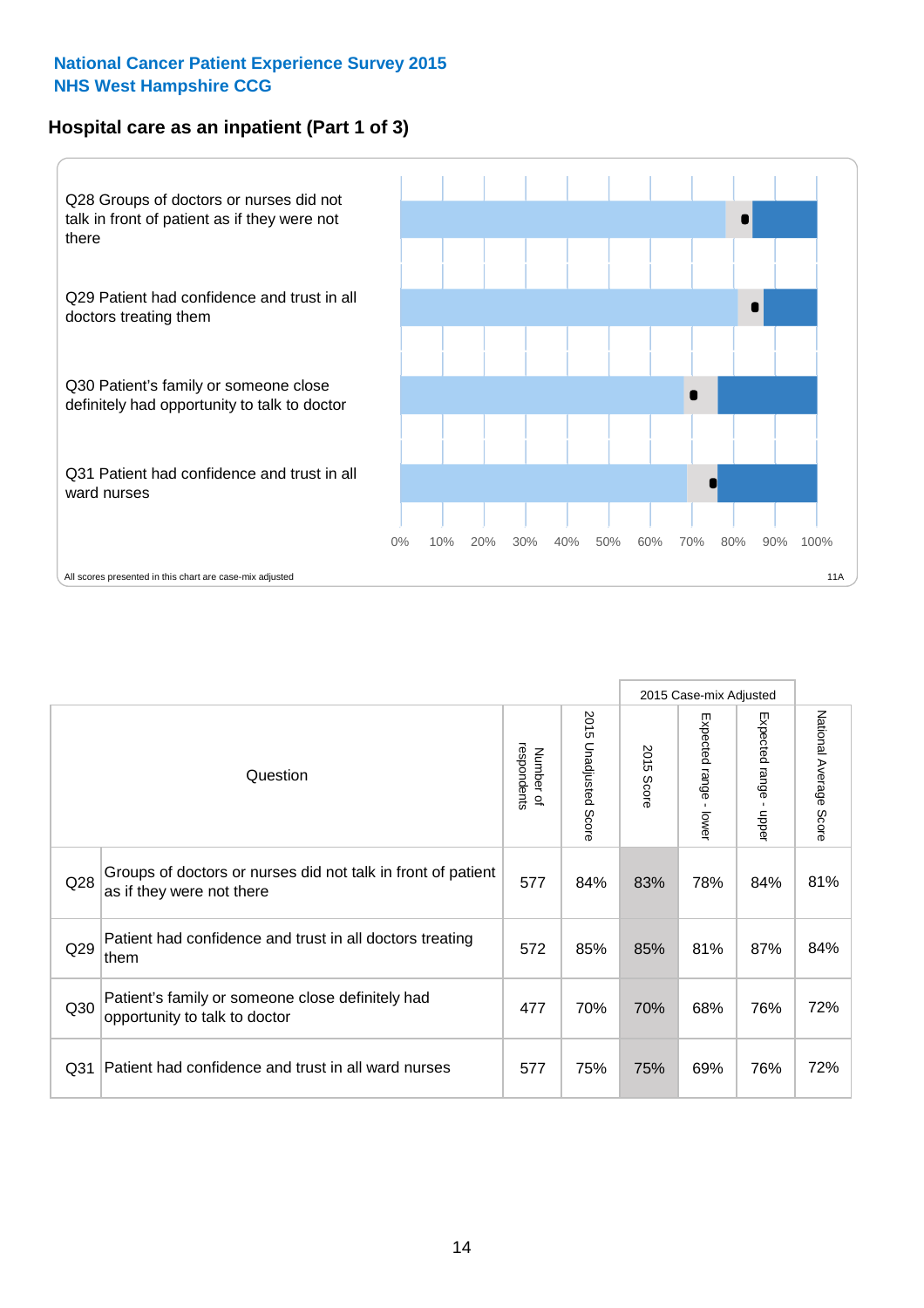#### **Hospital care as an inpatient (Part 2 of 3)**



|                 |                                                                         |                          |                                 |               | 2015 Case-mix Adjusted |                        |                           |
|-----------------|-------------------------------------------------------------------------|--------------------------|---------------------------------|---------------|------------------------|------------------------|---------------------------|
|                 | Question                                                                | respondents<br>Number of | 2015<br><b>Unadjusted Score</b> | 2015<br>Score | Expected range - lower | Expected range - upper | National Average<br>Score |
| Q <sub>32</sub> | Always / nearly always enough nurses on duty                            | 574                      | 70%                             | 69%           | 62%                    | 70%                    | 66%                       |
| Q33             | All staff asked patient what name they preferred to be<br>called by     | 569                      | 70%                             | 70%           | 58%                    | 75%                    | 67%                       |
| Q <sub>34</sub> | Always given enough privacy when discussing condition<br>or treatment   | 572                      | 84%                             | 84%           | 82%                    | 88%                    | 85%                       |
| Q35             | Patient was able to discuss worries or fears with staff<br>during visit | 406                      | 49%                             | 49%           | 47%                    | 57%                    | 52%                       |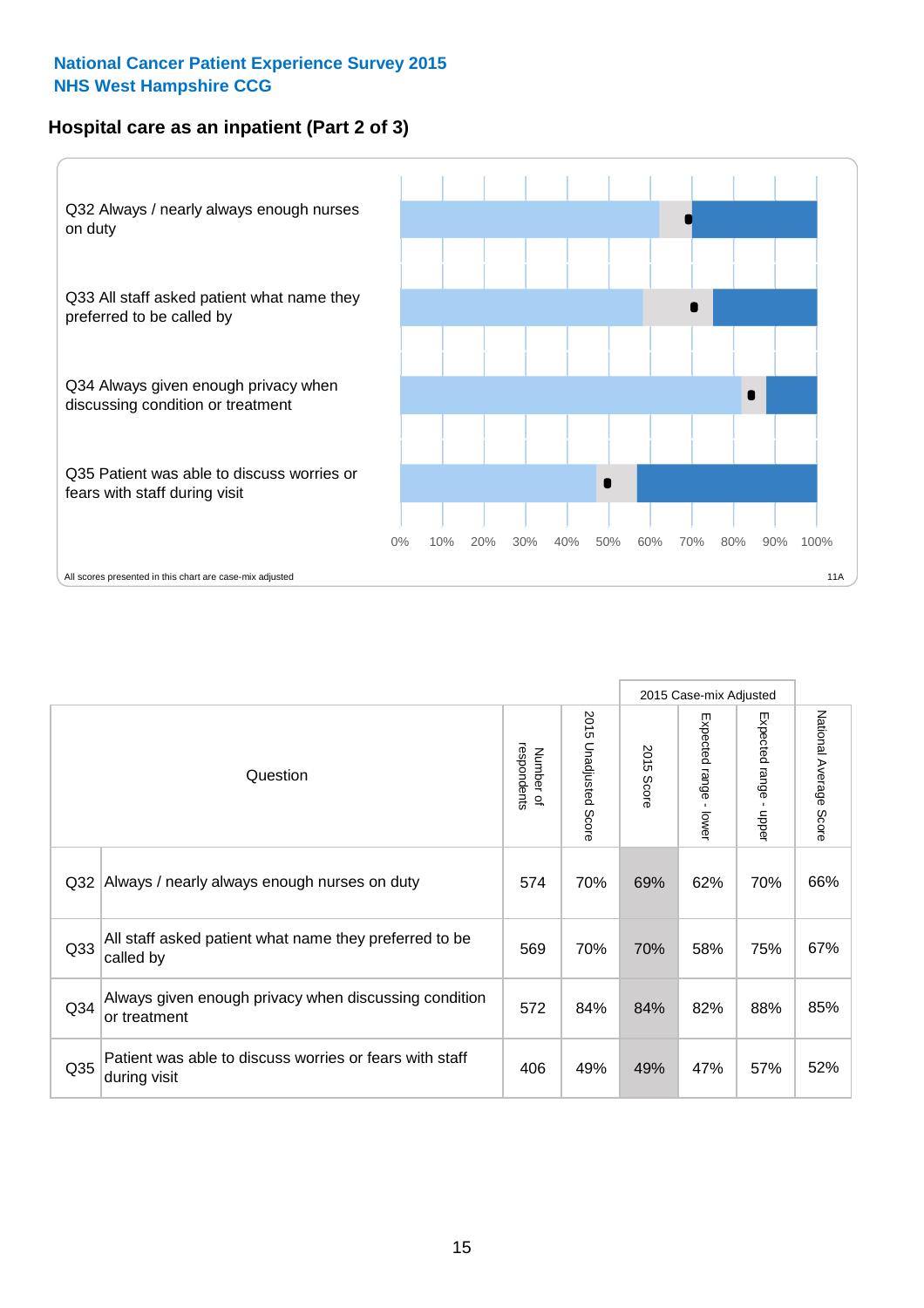#### **Hospital care as an inpatient (Part 3 of 3)**



|                 |                                                                                     |                          |                                 |               | 2015 Case-mix Adjusted                    |                           |                        |
|-----------------|-------------------------------------------------------------------------------------|--------------------------|---------------------------------|---------------|-------------------------------------------|---------------------------|------------------------|
|                 | Question                                                                            | respondents<br>Number of | 2015<br><b>Unadjusted Score</b> | 2015<br>Score | Expected range<br>$\blacksquare$<br>lower | Expected range -<br>nbber | National Average Score |
| Q36             | Hospital staff definitely did everything to help control pain                       | 498                      | 85%                             | 85%           | 81%                                       | 87%                       | 84%                    |
| Q <sub>37</sub> | Always treated with respect and dignity by staff                                    | 575                      | 88%                             | 88%           | 85%                                       | 90%                       | 87%                    |
| Q38             | Given clear written information about what should / should<br>not do post discharge | 532                      | 85%                             | 85%           | 81%                                       | 88%                       | 84%                    |
| Q39             | Staff told patient who to contact if worried post discharge                         | 559                      | 97%                             | 97%           | 92%                                       | 96%                       | 94%                    |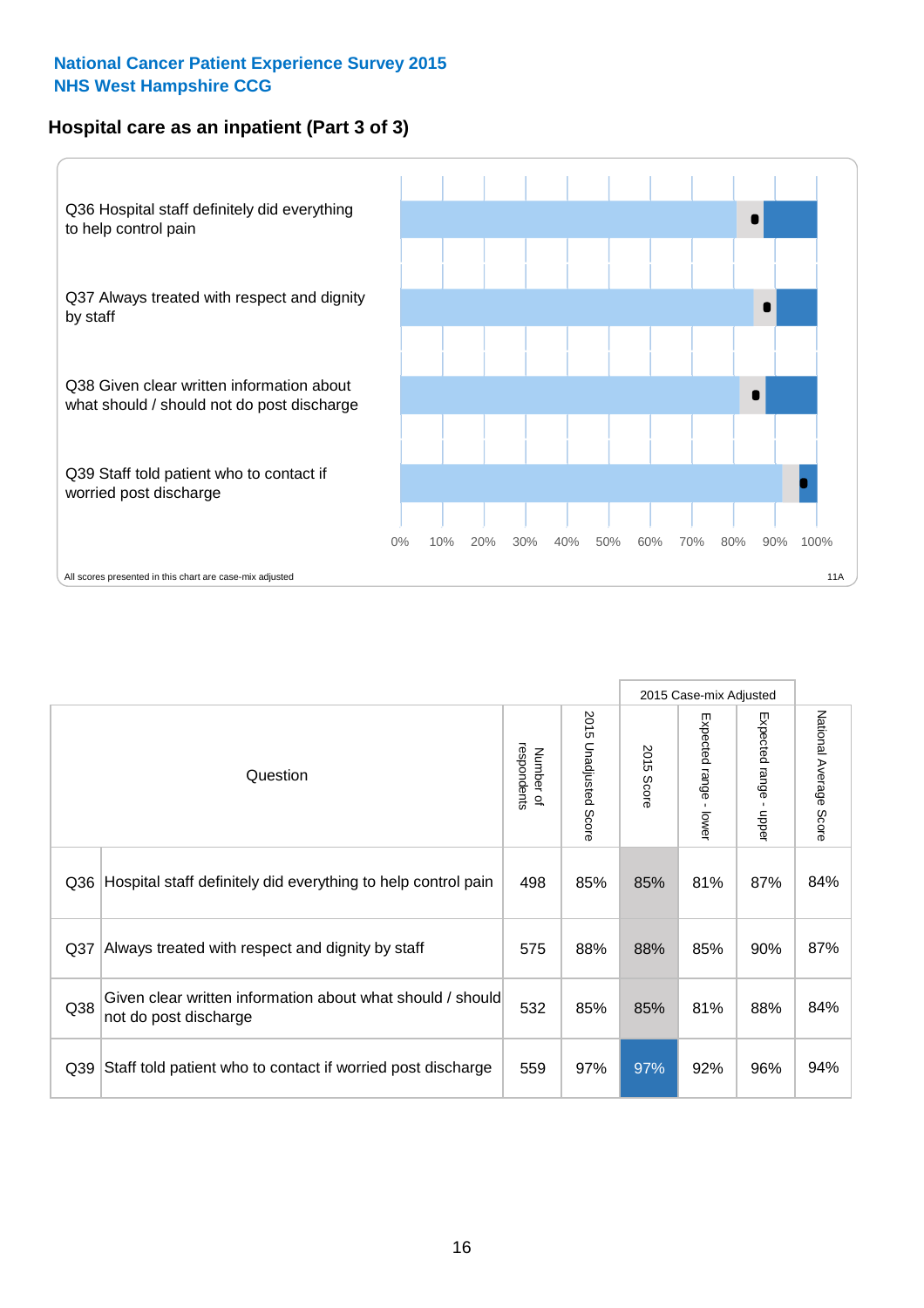#### **Hospital care as a day patient / outpatient (Part 1 of 2)**



|     |                                                                                    |                          |                          |               | 2015 Case-mix Adjusted                  |                                           |                        |
|-----|------------------------------------------------------------------------------------|--------------------------|--------------------------|---------------|-----------------------------------------|-------------------------------------------|------------------------|
|     | Question                                                                           | respondents<br>Number of | 2015<br>Unadjusted Score | 2015<br>Score | Expected range<br>$\mathbf{r}$<br>lower | Expected range<br>$\blacksquare$<br>nbber | National Average Score |
| Q41 | Patient was able to discuss worries or fears with staff<br>during visit            | 639                      | 69%                      | 68%           | 66%                                     | 74%                                       | 70%                    |
| Q42 | Doctor had the right notes and other documentation with<br>them                    | 777                      | 97%                      | 97%           | 94%                                     | 97%                                       | 96%                    |
| Q44 | Beforehand patient had all information needed about<br>radiotherapy treatment      | 225                      | 81%                      | 82%           | 81%                                     | 91%                                       | 86%                    |
| Q45 | Patient given understandable information about whether<br>radiotherapy was working | 193                      | 55%                      | 57%           | 53%                                     | 66%                                       | 60%                    |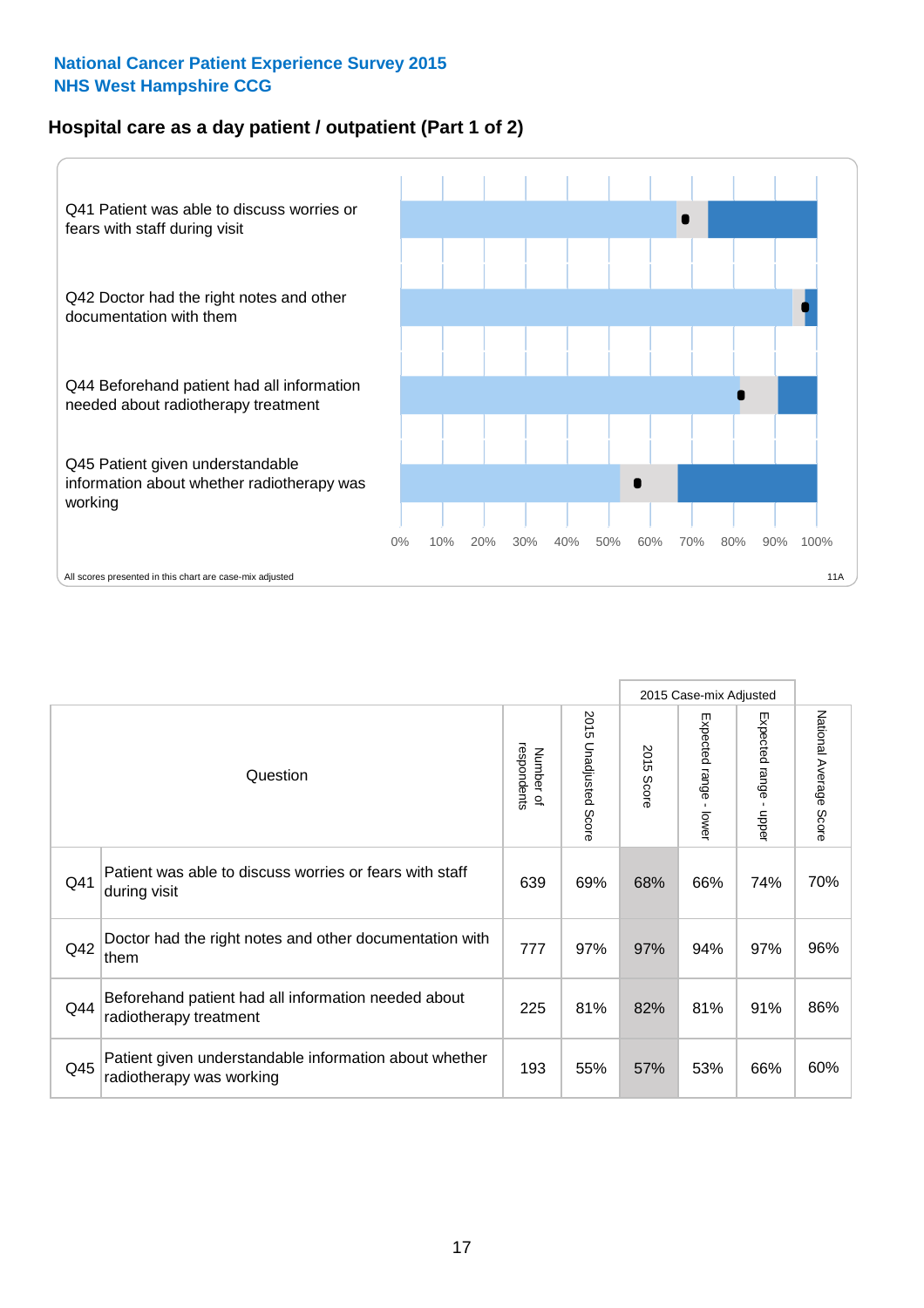#### **Hospital care as a day patient / outpatient (Part 2 of 2)**



|     |                                                                                    |                                       |                             |               | 2015 Case-mix Adjusted      |                         |                           |
|-----|------------------------------------------------------------------------------------|---------------------------------------|-----------------------------|---------------|-----------------------------|-------------------------|---------------------------|
|     | Question                                                                           | respondents<br>Number<br>$\mathbf{Q}$ | 2015<br>Unadjusted<br>Score | 2015<br>Score | Expected<br>Irange<br>lower | Expected range<br>doper | National Average<br>Score |
| Q47 | Beforehand patient had all information needed about<br>chemotherapy treatment      | 466                                   | 84%                         | 84%           | 81%                         | 88%                     | 84%                       |
| Q48 | Patient given understandable information about whether<br>chemotherapy was working | 418                                   | 72%                         | 71%           | 63%                         | 72%                     | 68%                       |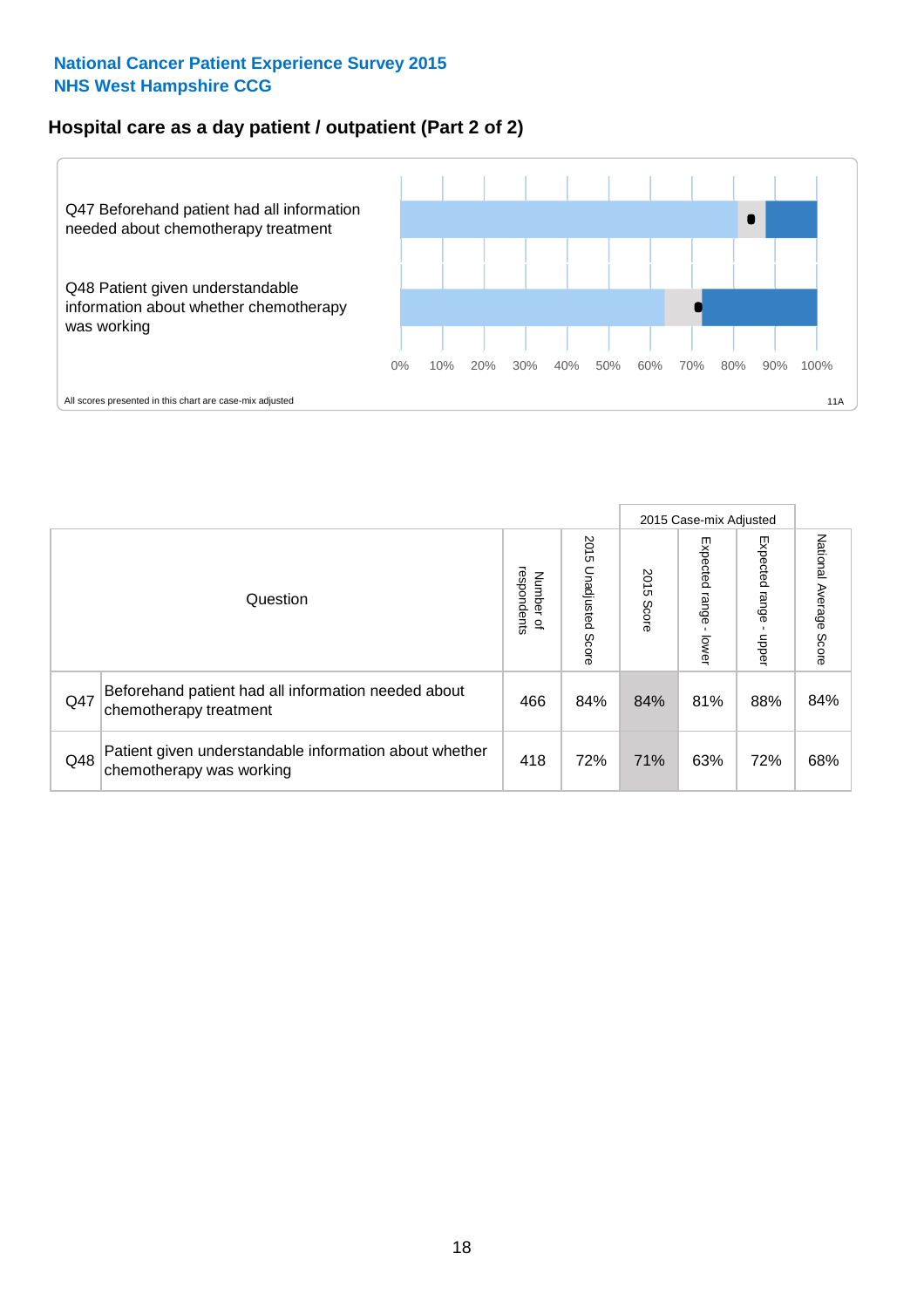#### **Home care and support**



2015 Case-mix Adjusted 2015 Unadjusted Score Expected range - upper National Average Score 2015 Unadjusted Score Expected range - lower National Average Score Expected range - lower Expected range - upper Number of<br>respondents respondents 2015 Score 2015 Score Number of Question Hospital staff gave family or someone close all the  $Q49$  information needed to help with care at home  $Q49$   $60\%$  59% 54% 61% 61% 58% Patient definitely given enough support from health or  $\frac{1}{250}$  social services during treatment  $\frac{1}{250}$  and  $\frac{1}{251}$  and  $\frac{1}{251}$  and  $\frac{1}{251}$  and  $\frac{1}{251}$  and  $\frac{1}{251}$  and  $\frac{1}{251}$  and  $\frac{1}{251}$  and  $\frac{1}{251}$  and  $\frac{1}{251}$  and  $\frac{1}{251}$  and Patient definitely given enough support from health or Q51 social services after treatment<br>
Q51 social services after treatment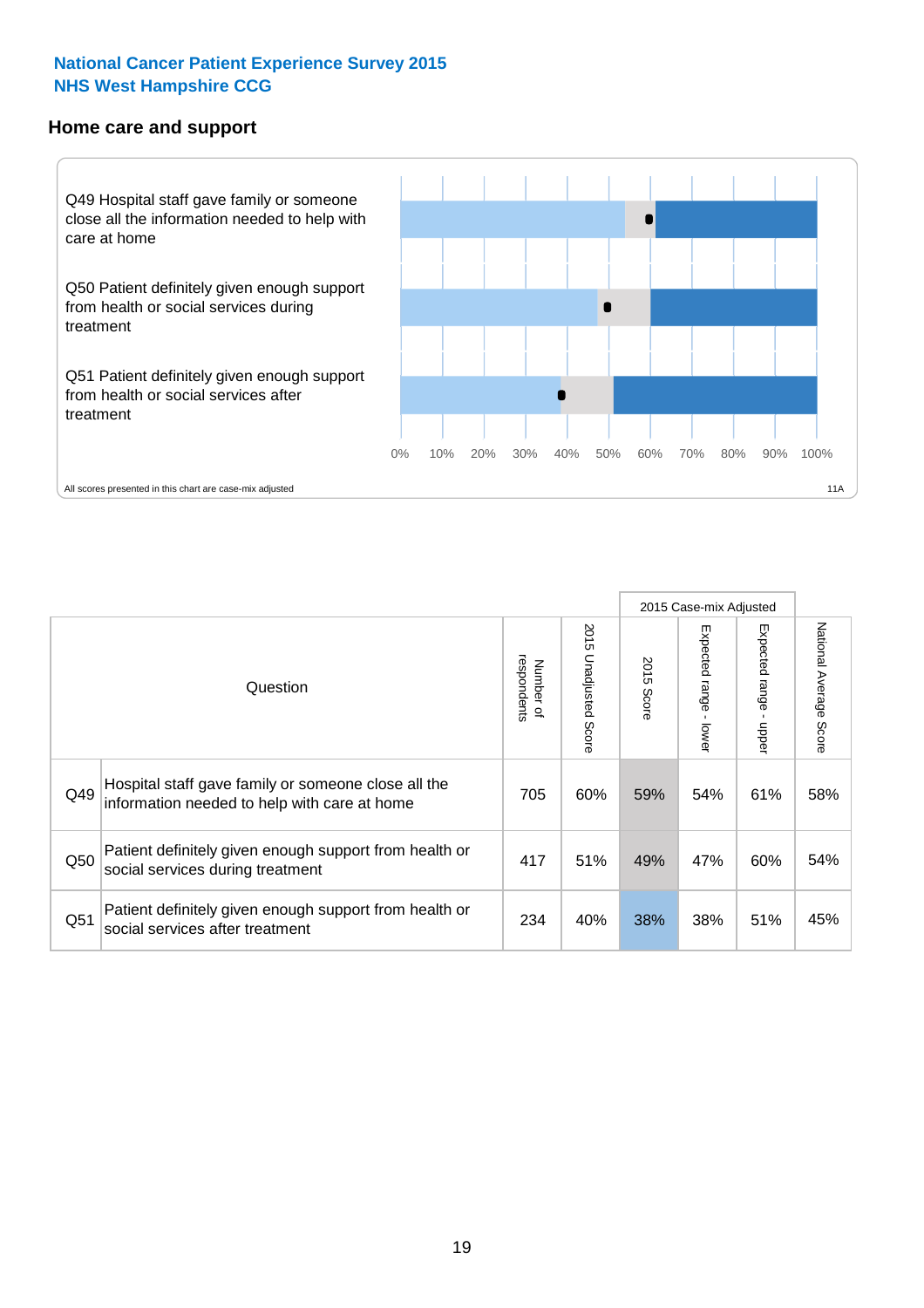#### **Care from your general practice**



|     |                                                                           |                                       |                             | 2015 Case-mix Adjusted |                                   |                        |                           |
|-----|---------------------------------------------------------------------------|---------------------------------------|-----------------------------|------------------------|-----------------------------------|------------------------|---------------------------|
|     | Question                                                                  | respondents<br>Number<br>$\mathbf{Q}$ | 2015<br>Unadjusted<br>Score | 2015<br>Score          | Expected<br><b>range</b><br>lower | Expected range<br>ddau | National Average<br>Score |
| Q52 | GP given enough information about patient's condition<br>and treatment    | 698                                   | 94%                         | 93%                    | 94%                               | 97%                    | 95%                       |
| Q53 | Practice staff definitely did everything they could to<br>support patient | 561                                   | 63%                         | 62%                    | 59%                               | 67%                    | 63%                       |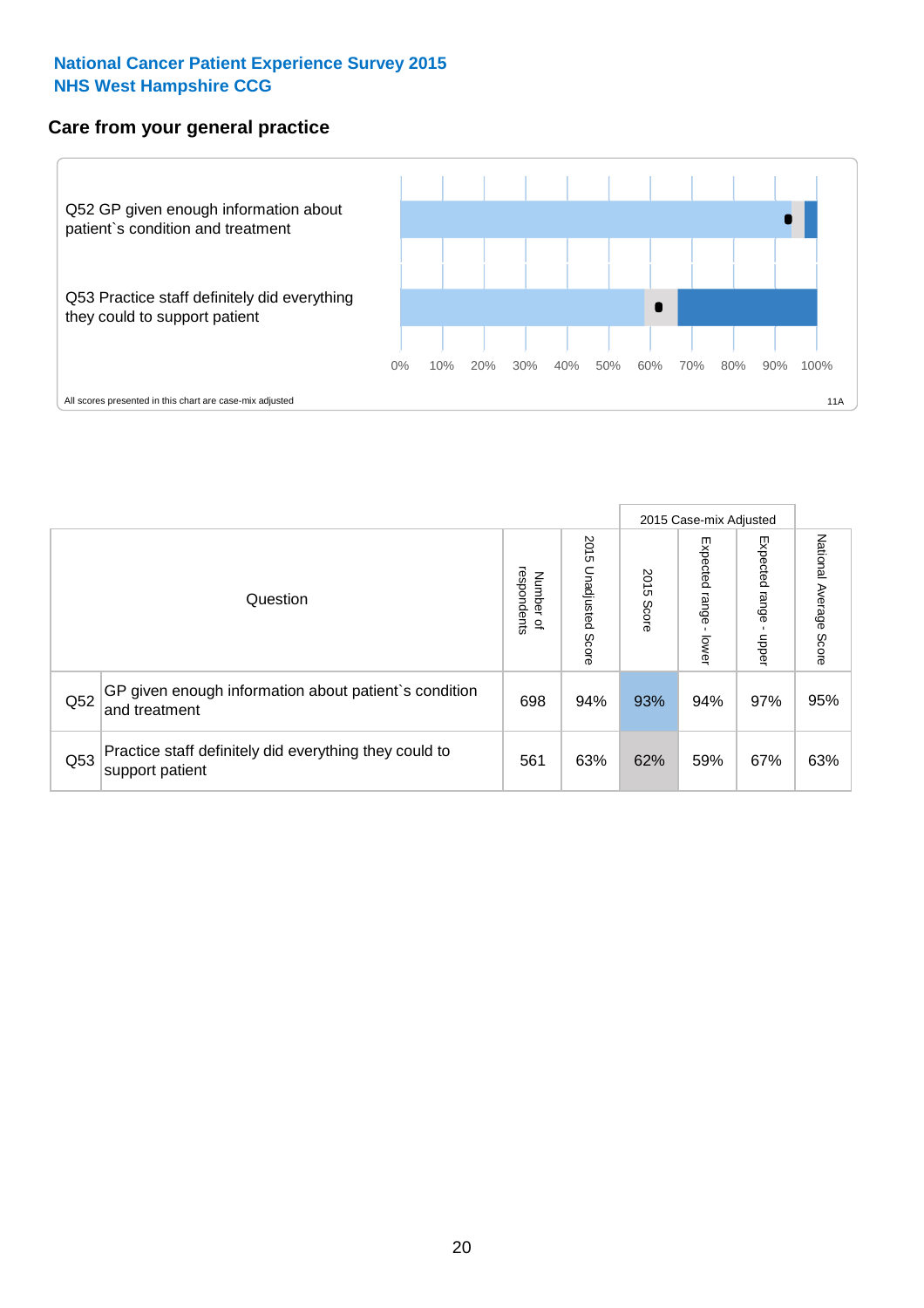### **Your overall NHS care (Part 1 of 2)**



|     |                                                                    |                          |                                 | 2015 Case-mix Adjusted |                         |                                           |                        |
|-----|--------------------------------------------------------------------|--------------------------|---------------------------------|------------------------|-------------------------|-------------------------------------------|------------------------|
|     | Question                                                           | respondents<br>Number of | 2015<br><b>Unadjusted Score</b> | 2015<br>Score          | Expected range<br>lower | Expected range<br>$\blacksquare$<br>nbber | National Average Score |
| Q54 | Hospital and community staff always worked well together           | 837                      | 57%                             | 57%                    | 57%                     | 65%                                       | 61%                    |
| Q55 | Patient given a care plan                                          | 665                      | 27%                             | 29%                    | 29%                     | 37%                                       | 33%                    |
| Q56 | Overall the administration of the care was very good /<br>good     | 860                      | 88%                             | 88%                    | 87%                     | 91%                                       | 89%                    |
| Q57 | Length of time for attending clinics and appointments was<br>right | 855                      | 65%                             | 66%                    | 60%                     | 72%                                       | 66%                    |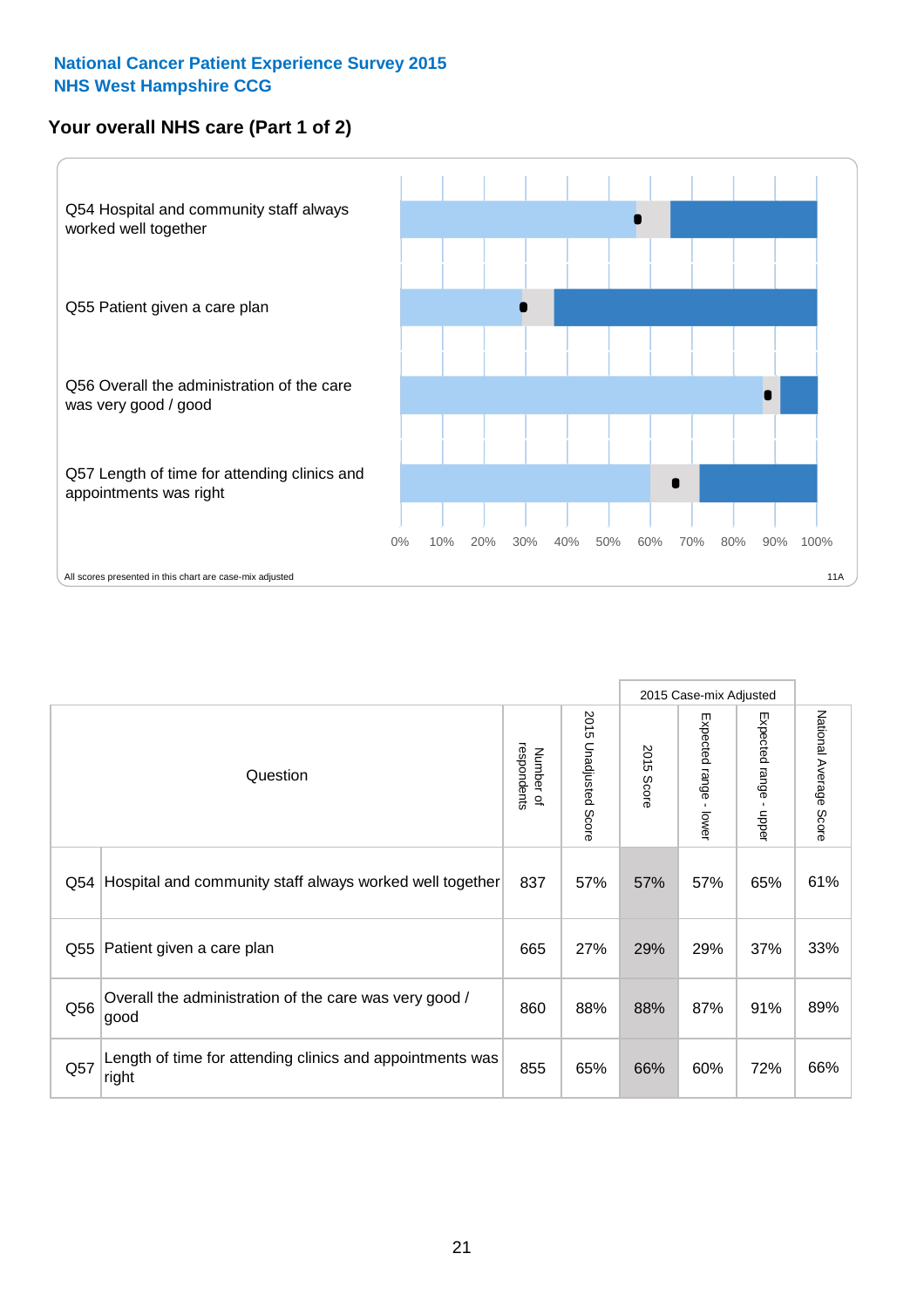#### **Your overall NHS care (Part 2 of 2)**



|     |                                                       |                                  |                             |               |                            | 2015 Case-mix Adjusted     |                           |
|-----|-------------------------------------------------------|----------------------------------|-----------------------------|---------------|----------------------------|----------------------------|---------------------------|
|     | Question                                              | respondents<br>Numbe<br>$\Omega$ | 2015<br>Unadjusted<br>Score | 2015<br>Score | Expected<br>range<br>lower | Expected<br>range<br>doper | National<br>Average Score |
| Q58 | Taking part in cancer research discussed with patient | 834                              | 32%                         | 33%           | 22%                        | 35%                        | 28%                       |



|     |                                                                        |                                              |                             |               |                                                           | 2015 Case-mix Adjusted                   |                              |
|-----|------------------------------------------------------------------------|----------------------------------------------|-----------------------------|---------------|-----------------------------------------------------------|------------------------------------------|------------------------------|
|     | Question                                                               | respondents<br>Number<br>$\overline{\sigma}$ | 2015<br>Inadjusted<br>Score | 2015<br>Score | OWer<br>limit<br>range<br>$\overline{\sigma}$<br>expected | Upper<br>limit<br>range<br>õ<br>expected | National<br>Average<br>Score |
| Q59 | Patient's average rating of care scored from very poor to<br>very good | 847                                          | 8.7                         | 8.7           | 8.6                                                       | 8.8                                      | 8.7                          |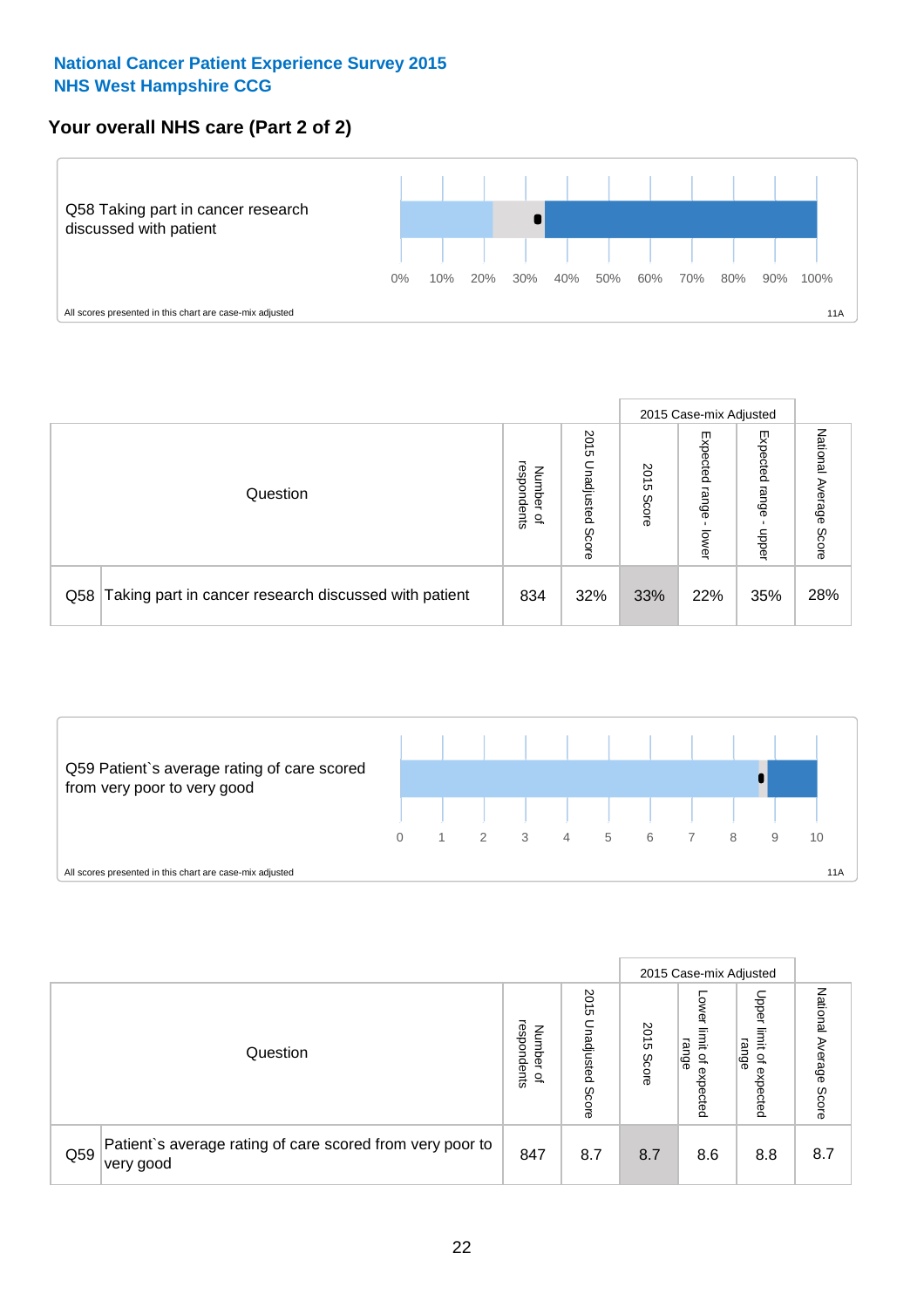### **Comparisons by tumour group for this CCG**

The following tables show the unadjusted CCG and the national percentage scores for each question broken down by tumour group. Where a cell in the table contains an asterisk this indicates that the number of patients in that group was below 21 and too small to display. Where a cell in the table contains "n.a." this indicates that there were no respondents for that tumour group.

### **Seeing your GP**

|                      | Q1. Saw GP once /<br>had to go to hospital | twice before being told | Q2. Patient thought<br>they were seen as<br>soon as necessary |                 |  |
|----------------------|--------------------------------------------|-------------------------|---------------------------------------------------------------|-----------------|--|
| <b>Cancer type</b>   | This CCG <sup>\$</sup>                     | <b>National</b>         | This CCG <sup>\$</sup>                                        | <b>National</b> |  |
| Brain / CNS          | $\star$                                    | 60%                     | $\star$                                                       | 77%             |  |
| <b>Breast</b>        | 94%                                        | 93%                     | 91%                                                           | 88%             |  |
| Colorectal / LGT     | 58%                                        | 72%                     | 83%                                                           | 80%             |  |
| Gynaecological       | 71%                                        | 75%                     | 70%                                                           | 78%             |  |
| Haematological       | 68%                                        | 64%                     | 81%                                                           | 80%             |  |
| <b>Head and Neck</b> | 70%                                        | 77%                     | 64%                                                           | 79%             |  |
| Lung                 | 82%                                        | 69%                     | 92%                                                           | 83%             |  |
| Prostate             | 70%                                        | 79%                     | 81%                                                           | 85%             |  |
| Sarcoma              | $\star$                                    | 64%                     | $\star$                                                       | 69%             |  |
| Skin                 | 81%                                        | 91%                     | 85%                                                           | 87%             |  |
| <b>Upper Gastro</b>  | 60%                                        | 70%                     | 81%                                                           | 78%             |  |
| Urological           | 76%                                        | 81%                     | 84%                                                           | 84%             |  |
| Other                | 82%                                        | 70%                     | 86%                                                           | 78%             |  |
| <b>All Cancers</b>   | 74%                                        | 76%                     | 84%                                                           | 82%             |  |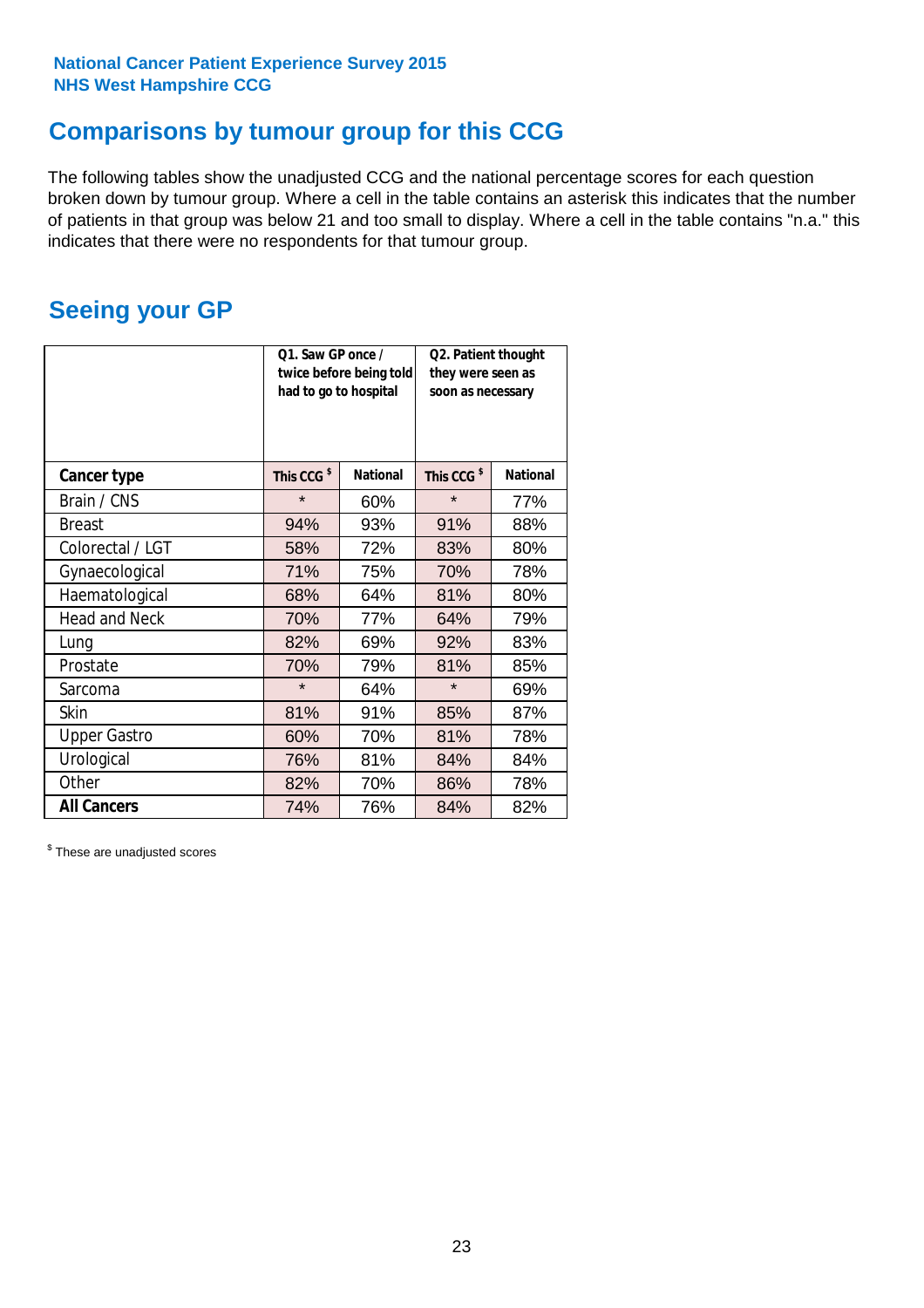### **Diagnostic tests**

|                      | be done was about<br>right | Q6. The length of time<br>waiting for the test to | Q7. Given complete<br>explanation of test<br>results in<br>understandable way |                 |  |  |
|----------------------|----------------------------|---------------------------------------------------|-------------------------------------------------------------------------------|-----------------|--|--|
| <b>Cancer type</b>   | This CCG <sup>\$</sup>     | <b>National</b>                                   | This CCG <sup>\$</sup>                                                        | <b>National</b> |  |  |
| Brain / CNS          | $\star$                    | 87%                                               | $\star$                                                                       | 69%             |  |  |
| <b>Breast</b>        | 90%                        | 90%                                               | 78%                                                                           | 82%             |  |  |
| Colorectal / LGT     | 86%                        | 86%                                               | 89%                                                                           | 81%             |  |  |
| Gynaecological       | 70%                        | 84%                                               | 67%                                                                           | 76%             |  |  |
| Haematological       | 91%                        | 87%                                               | 81%                                                                           | 76%             |  |  |
| <b>Head and Neck</b> | 86%                        | 84%                                               | 67%                                                                           | 77%             |  |  |
| Lung                 | 94%                        | 87%                                               | 81%                                                                           | 78%             |  |  |
| Prostate             | 77%                        | 85%                                               | 79%                                                                           | 79%             |  |  |
| Sarcoma              | $\star$                    | 81%                                               | $\star$                                                                       | 77%             |  |  |
| Skin                 | 91%                        | 89%                                               | 68%                                                                           | 85%             |  |  |
| <b>Upper Gastro</b>  | 89%                        | 83%                                               | 74%                                                                           | 77%             |  |  |
| Urological           | 88%                        | 85%                                               | 81%                                                                           | 78%             |  |  |
| Other                | 80%                        | 85%                                               | 73%                                                                           | 76%             |  |  |
| <b>All Cancers</b>   | 87%                        | 87%                                               | 78%                                                                           | 79%             |  |  |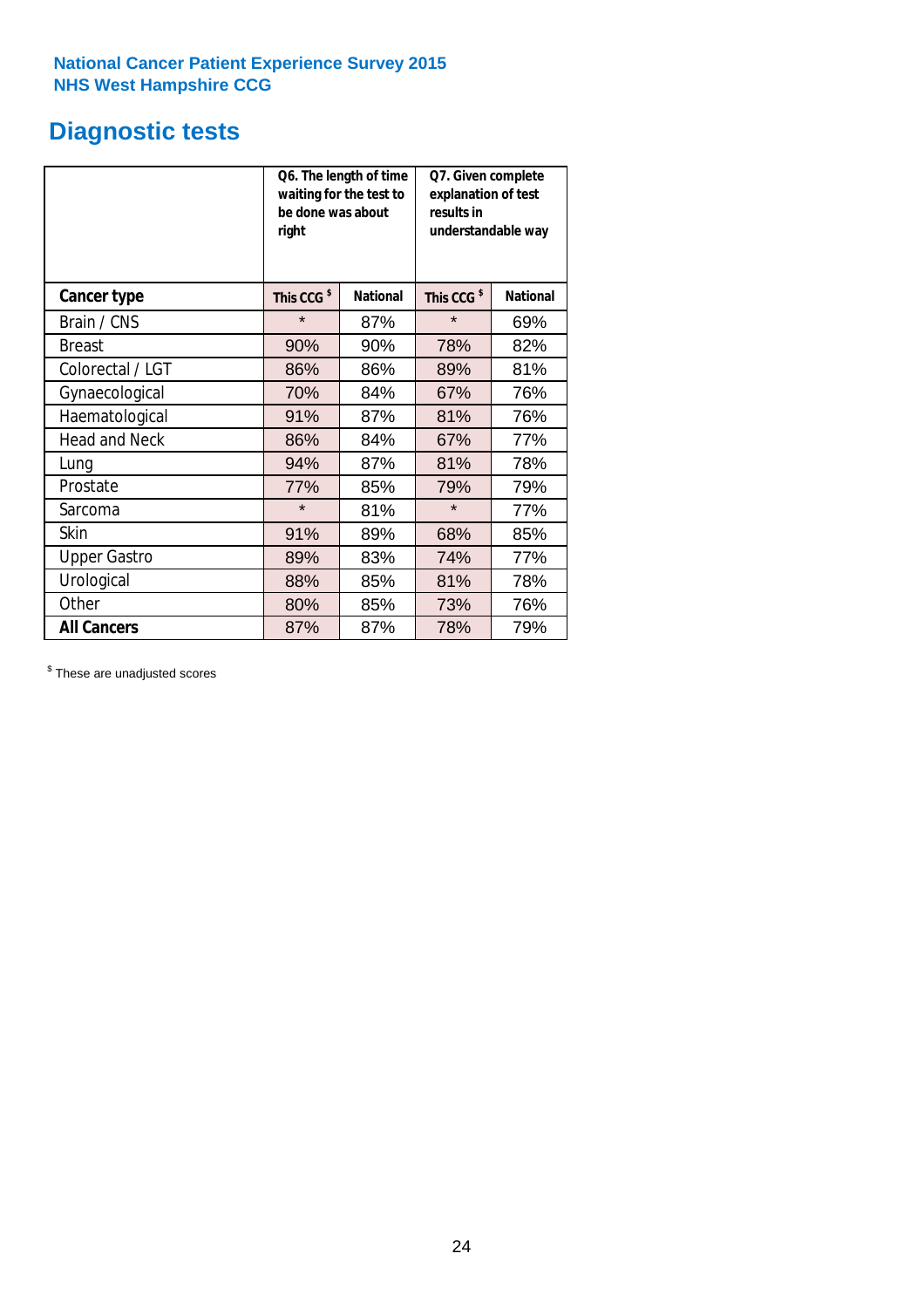# **Finding out what was wrong with you**

|                      | Q8. Patient told they<br>could bring a family<br>member or friend<br>when first told they<br>had cancer |                 | Q9. Patient felt they<br>were told sensitively<br>that they had cancer |                 | Q10. Patient<br>completely understood<br>the explanation of<br>what was wrong |                 | Q11. Patient given<br>easy to understand<br>written information<br>about the type of<br>cancer they had |                 |
|----------------------|---------------------------------------------------------------------------------------------------------|-----------------|------------------------------------------------------------------------|-----------------|-------------------------------------------------------------------------------|-----------------|---------------------------------------------------------------------------------------------------------|-----------------|
| Cancer type          | This CCG <sup>\$</sup>                                                                                  | <b>National</b> | This CCG <sup>\$</sup>                                                 | <b>National</b> | This CCG <sup>\$</sup>                                                        | <b>National</b> | This CCG <sup>\$</sup>                                                                                  | <b>National</b> |
| Brain / CNS          | $\star$                                                                                                 | 85%             | $\star$                                                                | 79%             | $\star$                                                                       | 60%             | $\star$                                                                                                 | 62%             |
| <b>Breast</b>        | 78%                                                                                                     | 83%             | 88%                                                                    | 88%             | 75%                                                                           | 78%             | 67%                                                                                                     | 76%             |
| Colorectal / LGT     | 83%                                                                                                     | 83%             | 85%                                                                    | 85%             | 83%                                                                           | 79%             | 70%                                                                                                     | 71%             |
| Gynaecological       | 62%                                                                                                     | 75%             | 87%                                                                    | 83%             | 67%                                                                           | 73%             | 59%                                                                                                     | 69%             |
| Haematological       | 73%                                                                                                     | 75%             | 81%                                                                    | 83%             | 60%                                                                           | 60%             | 75%                                                                                                     | 74%             |
| <b>Head and Neck</b> | $\star$                                                                                                 | 73%             | 67%                                                                    | 85%             | 63%                                                                           | 75%             | 48%                                                                                                     | 61%             |
| Lung                 | 69%                                                                                                     | 80%             | 92%                                                                    | 83%             | 84%                                                                           | 75%             | 75%                                                                                                     | 66%             |
| Prostate             | 80%                                                                                                     | 80%             | 90%                                                                    | 84%             | 78%                                                                           | 78%             | 73%                                                                                                     | 80%             |
| Sarcoma              | $\star$                                                                                                 | 77%             | $\star$                                                                | 82%             | $\star$                                                                       | 63%             | $\star$                                                                                                 | 61%             |
| Skin                 | $\star$                                                                                                 | 71%             | 89%                                                                    | 90%             | 81%                                                                           | 83%             | 75%                                                                                                     | 84%             |
| <b>Upper Gastro</b>  | 71%                                                                                                     | 79%             | 78%                                                                    | 79%             | 78%                                                                           | 72%             | 66%                                                                                                     | 64%             |
| Urological           | 74%                                                                                                     | 74%             | 82%                                                                    | 82%             | 77%                                                                           | 76%             | 74%                                                                                                     | 71%             |
| Other                | 68%                                                                                                     | 77%             | 85%                                                                    | 82%             | 74%                                                                           | 72%             | 57%                                                                                                     | 61%             |
| <b>All Cancers</b>   | 74%                                                                                                     | 79%             | 84%                                                                    | 84%             | 73%                                                                           | 73%             | 69%                                                                                                     | 72%             |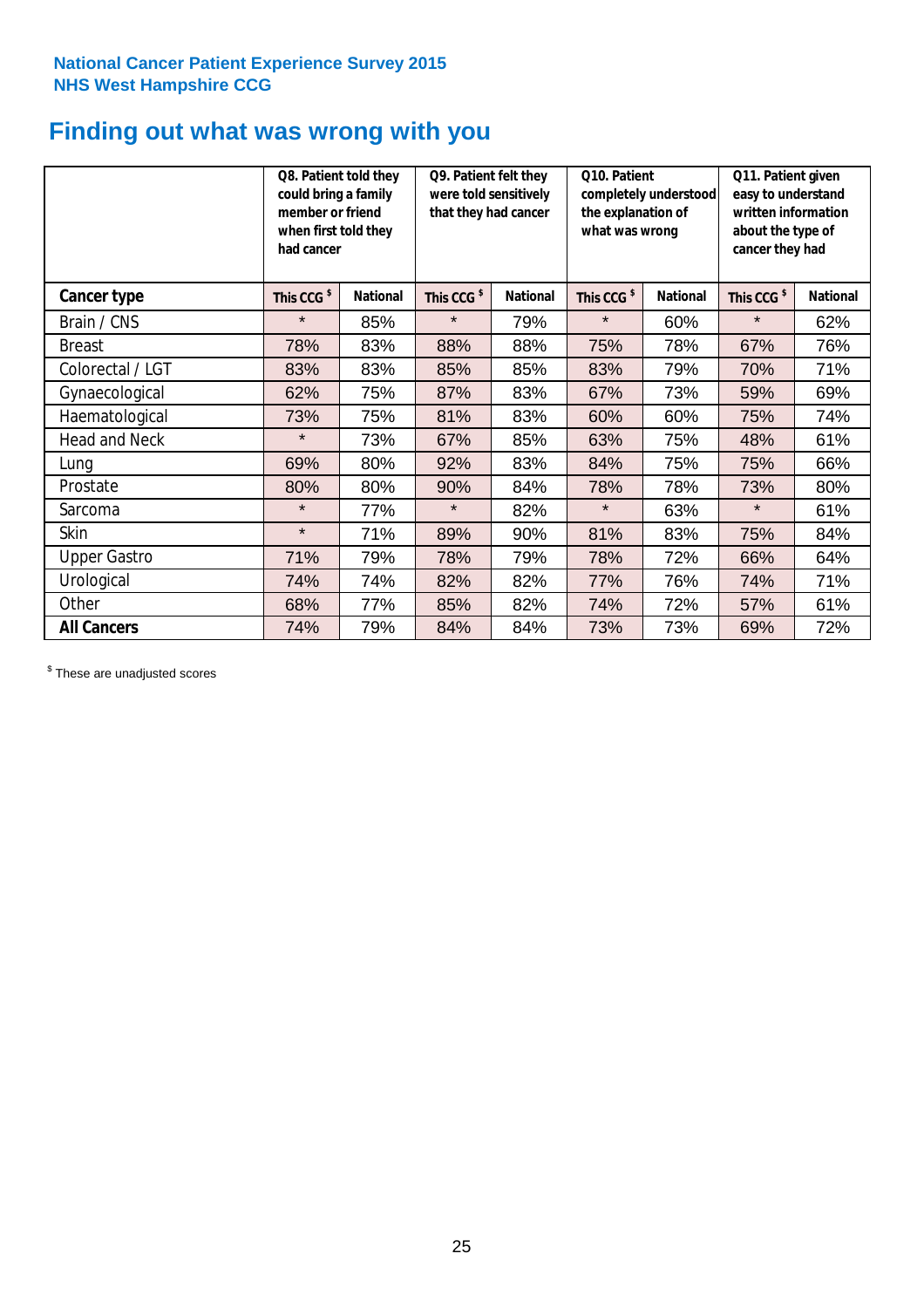### **Deciding the best treatment for you**

|                      | 012. Patient felt that<br>treatment options<br>were completely<br>explained |                 | O13. Possible side<br>understandable way | effects explained in an | Q14. Patient given<br>practical advice and<br>support in dealing with<br>side effects of<br>treatment |                 |  |
|----------------------|-----------------------------------------------------------------------------|-----------------|------------------------------------------|-------------------------|-------------------------------------------------------------------------------------------------------|-----------------|--|
| <b>Cancer type</b>   | This CCG <sup>\$</sup>                                                      | <b>National</b> | This CCG <sup>\$</sup>                   | <b>National</b>         | This CCG <sup>\$</sup>                                                                                | <b>National</b> |  |
| Brain / CNS          | $\star$                                                                     | 80%             | $\star$                                  | 71%                     | $\star$                                                                                               | 62%             |  |
| <b>Breast</b>        | 88%                                                                         | 84%             | 77%                                      | 76%                     | 65%                                                                                                   | 69%             |  |
| Colorectal / LGT     | 90%                                                                         | 85%             | 77%                                      | 75%                     | 70%                                                                                                   | 68%             |  |
| Gynaecological       | 87%                                                                         | 84%             | 76%                                      | 76%                     | 55%                                                                                                   | 68%             |  |
| Haematological       | 81%                                                                         | 81%             | 62%                                      | 69%                     | 64%                                                                                                   | 65%             |  |
| <b>Head and Neck</b> | 74%                                                                         | 85%             | 71%                                      | 72%                     | 50%                                                                                                   | 67%             |  |
| Lung                 | 90%                                                                         | 84%             | 76%                                      | 74%                     | 74%                                                                                                   | 69%             |  |
| Prostate             | 72%                                                                         | 80%             | 74%                                      | 71%                     | 71%                                                                                                   | 61%             |  |
| Sarcoma              | $\star$                                                                     | 82%             | $\star$                                  | 75%                     | $\star$                                                                                               | 66%             |  |
| Skin                 | 91%                                                                         | 88%             | 77%                                      | 75%                     | 79%                                                                                                   | 74%             |  |
| <b>Upper Gastro</b>  | 84%                                                                         | 83%             | 71%                                      | 72%                     | 82%                                                                                                   | 66%             |  |
| Urological           | 80%                                                                         | 80%             | 65%                                      | 69%                     | 61%                                                                                                   | 61%             |  |
| Other                | 86%                                                                         | 80%             | 73%                                      | 72%                     | 67%                                                                                                   | 64%             |  |
| <b>All Cancers</b>   | 84%                                                                         | 83%             | 71%                                      | 73%                     | 66%                                                                                                   | 66%             |  |

|                      | in the future          | Q15. Patient definitely<br>told about side effects<br>that could affect them | Q16. Patient definitely<br>involved in decisions<br>about care and<br>treatment |                 |  |
|----------------------|------------------------|------------------------------------------------------------------------------|---------------------------------------------------------------------------------|-----------------|--|
| <b>Cancer type</b>   | This CCG <sup>\$</sup> | <b>National</b>                                                              | This CCG <sup>\$</sup>                                                          | <b>National</b> |  |
| Brain / CNS          | $\star$                | 56%                                                                          | $\star$                                                                         | 74%             |  |
| <b>Breast</b>        | 49%                    | 55%                                                                          | 83%                                                                             | 79%             |  |
| Colorectal / LGT     | 61%                    | 56%                                                                          | 85%                                                                             | 79%             |  |
| Gynaecological       | 41%                    | 54%                                                                          | 63%                                                                             | 76%             |  |
| Haematological       | 41%                    | 50%                                                                          | 78%                                                                             | 77%             |  |
| <b>Head and Neck</b> | 54%                    | 58%                                                                          | 65%                                                                             | 76%             |  |
| Lung                 | 59%                    | 54%                                                                          | 71%                                                                             | 78%             |  |
| Prostate             | 58%                    | 63%                                                                          | 79%                                                                             | 79%             |  |
| Sarcoma              | $\star$                | 54%                                                                          | $\star$                                                                         | 77%             |  |
| Skin                 | $\star$                | 66%                                                                          | 83%                                                                             | 86%             |  |
| <b>Upper Gastro</b>  | 58%                    | 53%                                                                          | 82%                                                                             | 77%             |  |
| Urological           | 55%                    | 52%                                                                          | 76%                                                                             | 75%             |  |
| Other                | 43%                    | 51%                                                                          | 77%                                                                             | 75%             |  |
| <b>All Cancers</b>   | 51%                    | 54%                                                                          | 79%                                                                             | 78%             |  |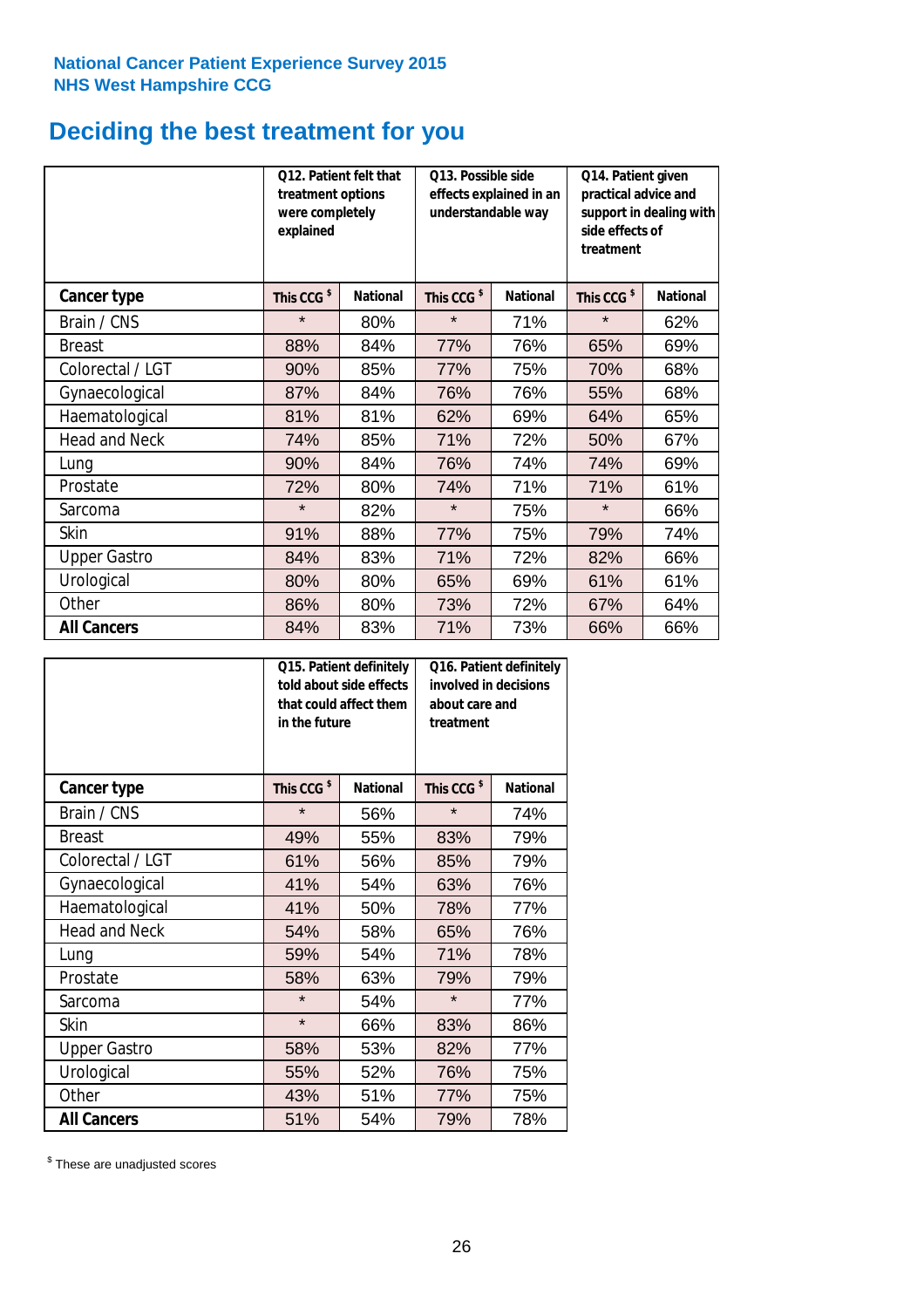# **Clinical Nurse Specialist**

|                      | would support them<br>through their<br>treatment | Q17. Patient given the<br>name of the CNS who | Q18. Patient found it<br>easy to contact their<br><b>CNS</b> |                 | <b>Q19. Get</b><br>understandable<br>answers to important<br>questions all or most<br>of the time |                 |  |
|----------------------|--------------------------------------------------|-----------------------------------------------|--------------------------------------------------------------|-----------------|---------------------------------------------------------------------------------------------------|-----------------|--|
| <b>Cancer type</b>   | This CCG <sup>\$</sup>                           | <b>National</b>                               | This CCG <sup>\$</sup>                                       | <b>National</b> | This CCG <sup>\$</sup>                                                                            | <b>National</b> |  |
| Brain / CNS          | $\star$                                          | 95%                                           | $\star$                                                      | 84%             | $\star$                                                                                           | 85%             |  |
| <b>Breast</b>        | 84%                                              | 94%                                           | 88%                                                          | 85%             | 90%                                                                                               | 88%             |  |
| Colorectal / LGT     | 93%                                              | 91%                                           | 95%                                                          | 88%             | 96%                                                                                               | 90%             |  |
| Gynaecological       | 98%                                              | 93%                                           | 83%                                                          | 86%             | 92%                                                                                               | 87%             |  |
| Haematological       | 86%                                              | 89%                                           | 88%                                                          | 89%             | 90%                                                                                               | 90%             |  |
| <b>Head and Neck</b> | 88%                                              | 88%                                           | $\star$                                                      | 86%             | $\star$                                                                                           | 88%             |  |
| Lung                 | 94%                                              | 93%                                           | 93%                                                          | 89%             | 92%                                                                                               | 89%             |  |
| Prostate             | 81%                                              | 89%                                           | 76%                                                          | 83%             | 88%                                                                                               | 88%             |  |
| Sarcoma              | $\star$                                          | 87%                                           | $\star$                                                      | 86%             | $\star$                                                                                           | 88%             |  |
| Skin                 | 96%                                              | 88%                                           | $\star$                                                      | 90%             | $\star$                                                                                           | 92%             |  |
| <b>Upper Gastro</b>  | 97%                                              | 92%                                           | 85%                                                          | 87%             | 94%                                                                                               | 88%             |  |
| Urological           | 91%                                              | 80%                                           | 95%                                                          | 85%             | 98%                                                                                               | 88%             |  |
| Other                | 82%                                              | 86%                                           | 92%                                                          | 86%             | 84%                                                                                               | 87%             |  |
| <b>All Cancers</b>   | 88%                                              | 90%                                           | 88%                                                          | 87%             | 91%                                                                                               | 88%             |  |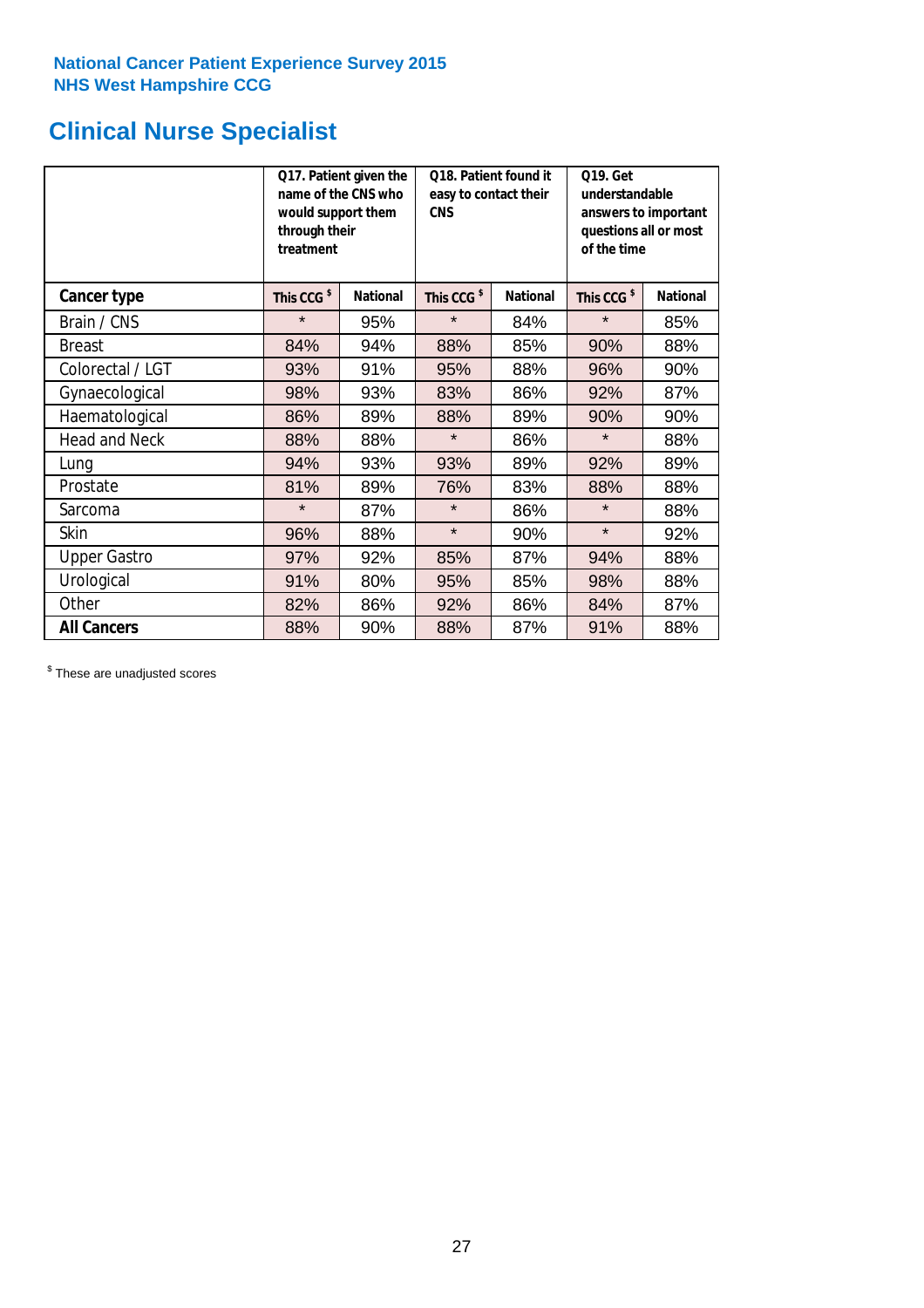### **Support for people with cancer**

|                      | Q20. Hospital staff<br>gave information | about support groups | Q21. Hospital staff<br>gave information<br>about impact cancer<br>could have on day to<br>day activities |                 | Q22. Hospital staff<br>gave information on<br>getting financial help |                 | Q23. Hospital staff told<br>patient they could get<br>free prescriptions |                 |
|----------------------|-----------------------------------------|----------------------|----------------------------------------------------------------------------------------------------------|-----------------|----------------------------------------------------------------------|-----------------|--------------------------------------------------------------------------|-----------------|
| Cancer type          | This CCG <sup>\$</sup>                  | <b>National</b>      | This CCG <sup>\$</sup>                                                                                   | <b>National</b> | This CCG <sup>\$</sup>                                               | <b>National</b> | This CCG <sup>\$</sup>                                                   | <b>National</b> |
| Brain / CNS          | $\star$                                 | 85%                  | $\star$                                                                                                  | 80%             | $\star$                                                              | 72%             | $\star$                                                                  | 79%             |
| <b>Breast</b>        | 88%                                     | 88%                  | 87%                                                                                                      | 85%             | 53%                                                                  | 60%             | 85%                                                                      | 80%             |
| Colorectal / LGT     | 85%                                     | 82%                  | 82%                                                                                                      | 82%             | 45%                                                                  | 52%             | 85%                                                                      | 83%             |
| Gynaecological       | 73%                                     | 83%                  | 84%                                                                                                      | 81%             | 43%                                                                  | 58%             | $\star$                                                                  | 76%             |
| Haematological       | 83%                                     | 82%                  | 78%                                                                                                      | 82%             | 42%                                                                  | 56%             | 92%                                                                      | 86%             |
| <b>Head and Neck</b> | $\star$                                 | 83%                  | $\star$                                                                                                  | 80%             | $\star$                                                              | 55%             | $\star$                                                                  | 80%             |
| Lung                 | 82%                                     | 82%                  | $\star$                                                                                                  | 80%             | $\star$                                                              | 68%             | $\star$                                                                  | 85%             |
| Prostate             | 81%                                     | 85%                  | 76%                                                                                                      | 81%             | $\star$                                                              | 41%             | 50%                                                                      | 76%             |
| Sarcoma              | $\star$                                 | 82%                  | $\star$                                                                                                  | 80%             | $\star$                                                              | 57%             | $\star$                                                                  | 75%             |
| Skin                 | $\star$                                 | 85%                  | $\star$                                                                                                  | 85%             | $\star$                                                              | 51%             | $\star$                                                                  | 65%             |
| <b>Upper Gastro</b>  | 84%                                     | 82%                  | 85%                                                                                                      | 78%             | $\star$                                                              | 57%             | $\star$                                                                  | 83%             |
| Urological           | 68%                                     | 71%                  | 70%                                                                                                      | 70%             | 40%                                                                  | 33%             | $\star$                                                                  | 69%             |
| Other                | 72%                                     | 80%                  | 76%                                                                                                      | 77%             | 46%                                                                  | 53%             | 83%                                                                      | 79%             |
| <b>All Cancers</b>   | 81%                                     | 83%                  | 81%                                                                                                      | 81%             | 43%                                                                  | 55%             | 82%                                                                      | 80%             |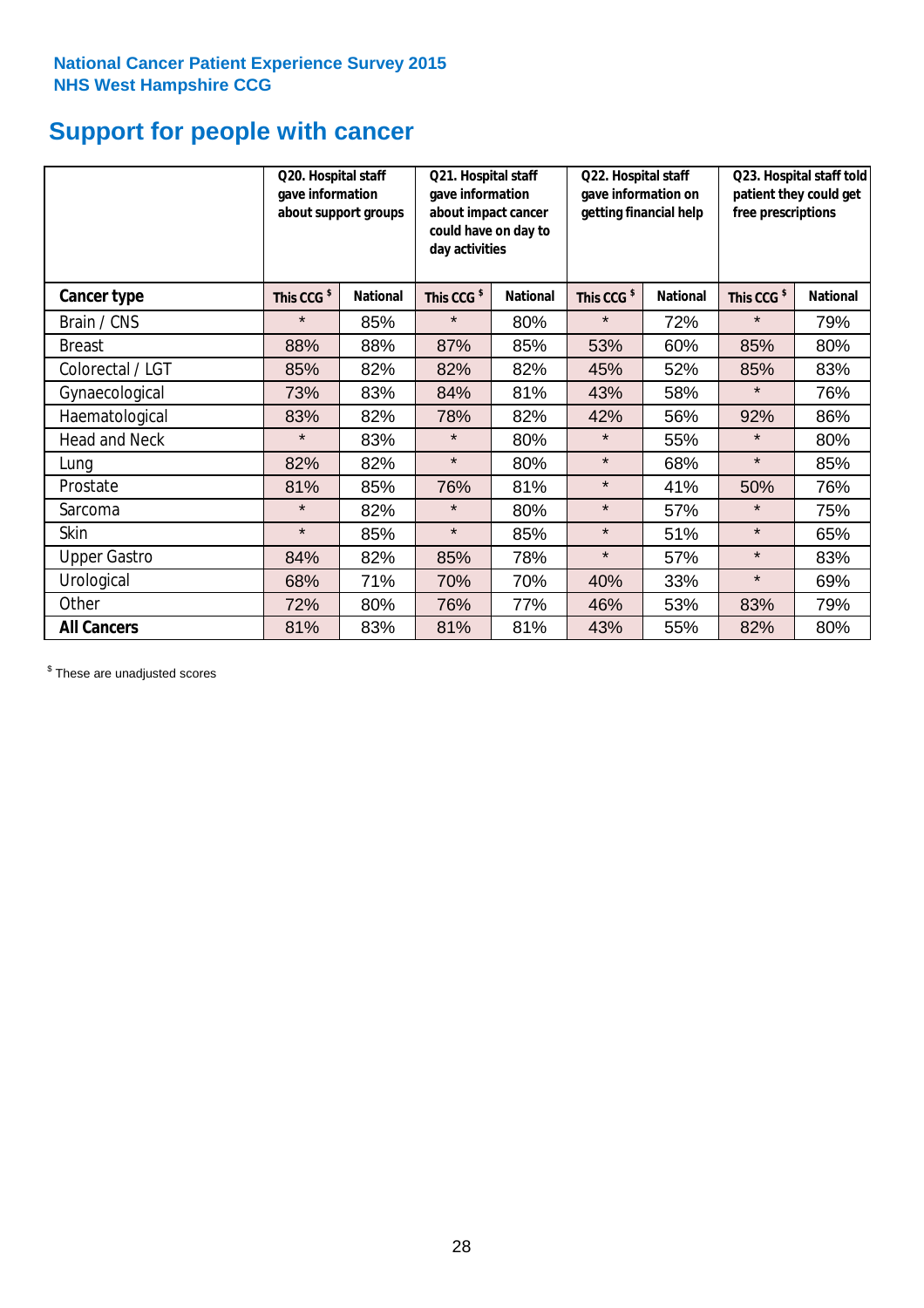### **Operations**

|                      | Q26. Staff explained<br>how operation had<br>gone in<br>understandable way |                 |  |  |
|----------------------|----------------------------------------------------------------------------|-----------------|--|--|
| <b>Cancer type</b>   | This CCG <sup>\$</sup>                                                     | <b>National</b> |  |  |
| Brain / CNS          | $\star$                                                                    | 75%             |  |  |
| <b>Breast</b>        | 78%                                                                        | 77%             |  |  |
| Colorectal / LGT     | 84%                                                                        | 81%             |  |  |
| Gynaecological       | 76%                                                                        | 79%             |  |  |
| Haematological       | 81%                                                                        | 75%             |  |  |
| <b>Head and Neck</b> | $\star$                                                                    | 77%             |  |  |
| Lung                 | $\star$                                                                    | 76%             |  |  |
| Prostate             | 79%                                                                        | 76%             |  |  |
| Sarcoma              | $\star$                                                                    | 80%             |  |  |
| Skin                 | 87%                                                                        | 84%             |  |  |
| <b>Upper Gastro</b>  | $\star$                                                                    | 81%             |  |  |
| Urological           | 69%                                                                        | 74%             |  |  |
| Other                | 78%                                                                        | 78%             |  |  |
| <b>All Cancers</b>   | 78%                                                                        | 78%             |  |  |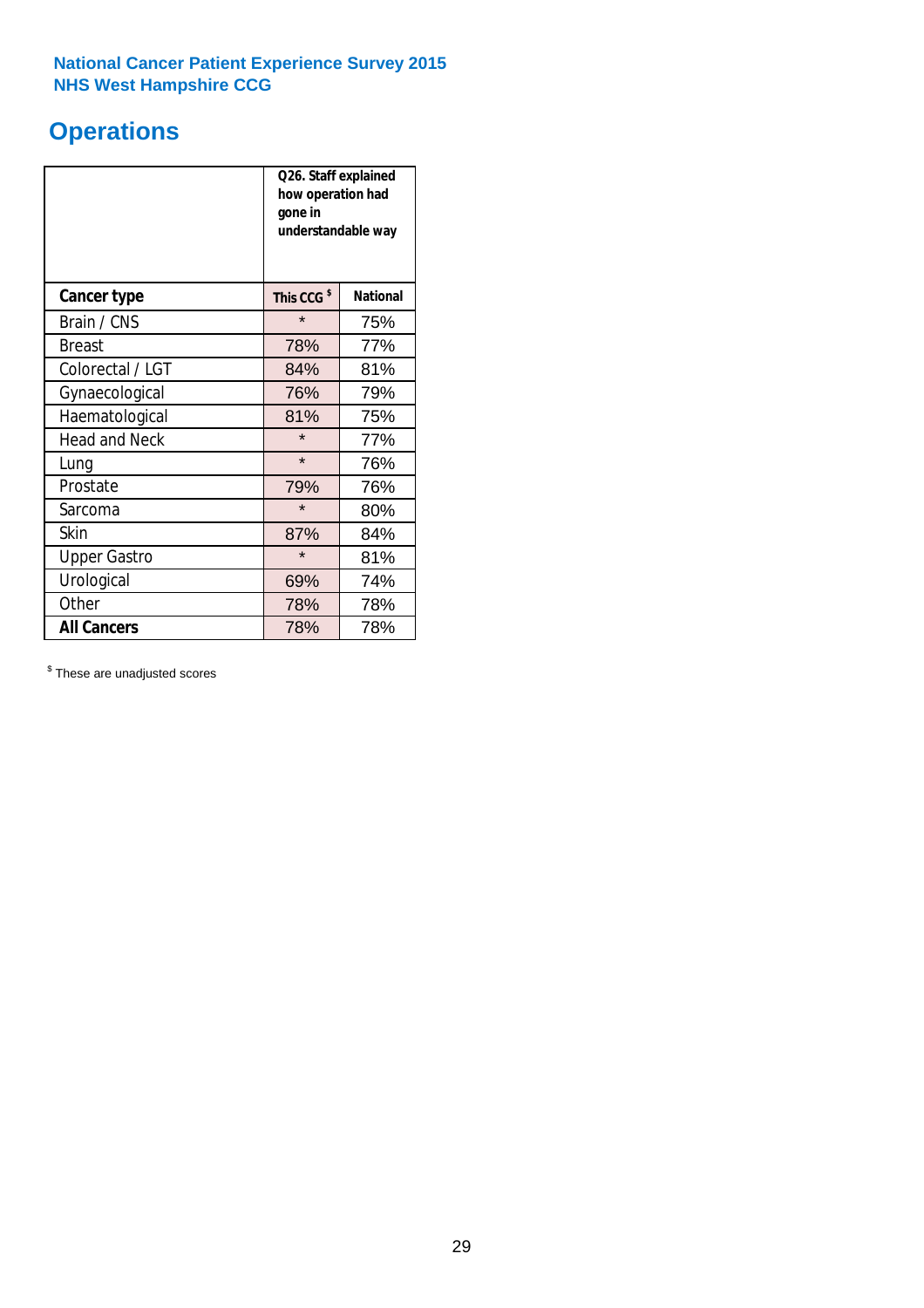### **Hospital care as an inpatient (Part 1 of 2)**

|                      | or nurses did not talk<br>they were not there | Q28. Groups of doctors<br>in front of patient as if | Q29. Patient had<br>confidence and trust in<br>all doctors treating<br>them |                 | Q30. Patient's family<br>or someone close<br>definitely had<br>opportunity to talk to<br>doctor |                 | Q31. Patient had<br>confidence and trust in I<br>all ward nurses |                 |
|----------------------|-----------------------------------------------|-----------------------------------------------------|-----------------------------------------------------------------------------|-----------------|-------------------------------------------------------------------------------------------------|-----------------|------------------------------------------------------------------|-----------------|
| Cancer type          | This CCG <sup>\$</sup>                        | <b>National</b>                                     | This CCG <sup>\$</sup>                                                      | <b>National</b> | This CCG <sup>\$</sup>                                                                          | <b>National</b> | This CCG <sup>\$</sup>                                           | <b>National</b> |
| Brain / CNS          | $\star$                                       | 68%                                                 | $\star$                                                                     | 78%             | $\star$                                                                                         | 65%             | $\star$                                                          | 67%             |
| <b>Breast</b>        | 90%                                           | 89%                                                 | 89%                                                                         | 86%             | 66%                                                                                             | 73%             | 85%                                                              | 74%             |
| Colorectal / LGT     | 88%                                           | 75%                                                 | 86%                                                                         | 85%             | 83%                                                                                             | 72%             | 70%                                                              | 68%             |
| Gynaecological       | 84%                                           | 84%                                                 | 91%                                                                         | 86%             | 56%                                                                                             | 71%             | 56%                                                              | 69%             |
| Haematological       | 85%                                           | 80%                                                 | 81%                                                                         | 81%             | 62%                                                                                             | 75%             | 68%                                                              | 73%             |
| <b>Head and Neck</b> | $\star$                                       | 79%                                                 | $\star$                                                                     | 85%             | $\star$                                                                                         | 73%             | $\star$                                                          | 72%             |
| Lung                 | 95%                                           | 75%                                                 | 91%                                                                         | 82%             | $\star$                                                                                         | 71%             | 77%                                                              | 73%             |
| Prostate             | 82%                                           | 84%                                                 | 92%                                                                         | 87%             | 83%                                                                                             | 72%             | 76%                                                              | 75%             |
| Sarcoma              | $\star$                                       | 82%                                                 | $\star$                                                                     | 85%             | $\star$                                                                                         | 75%             | $\star$                                                          | 70%             |
| Skin                 | $\star$                                       | 85%                                                 | $\star$                                                                     | 90%             | $\star$                                                                                         | 79%             | $\star$                                                          | 84%             |
| <b>Upper Gastro</b>  | 68%                                           | 75%                                                 | 77%                                                                         | 83%             | $\star$                                                                                         | 72%             | 64%                                                              | 70%             |
| Urological           | 79%                                           | 80%                                                 | 82%                                                                         | 84%             | 65%                                                                                             | 67%             | 82%                                                              | 75%             |
| Other                | 74%                                           | 79%                                                 | 80%                                                                         | 79%             | 72%                                                                                             | 70%             | 74%                                                              | 69%             |
| <b>All Cancers</b>   | 84%                                           | 81%                                                 | 85%                                                                         | 84%             | 70%                                                                                             | 72%             | 75%                                                              | 72%             |

|                      | on duty                | Q32. Always / nearly<br>always enough nurses |                        | Q33. All staff asked<br>patient what name<br>they preferred to be<br>called by |                        | Q34. Always given<br>enough privacy when<br>discussing condition or<br>treatment |                        | Q35. Patient was able<br>to discuss worries or<br>fears with staff during<br>visit |  |
|----------------------|------------------------|----------------------------------------------|------------------------|--------------------------------------------------------------------------------|------------------------|----------------------------------------------------------------------------------|------------------------|------------------------------------------------------------------------------------|--|
| <b>Cancer type</b>   | This CCG <sup>\$</sup> | <b>National</b>                              | This CCG <sup>\$</sup> | <b>National</b>                                                                | This CCG <sup>\$</sup> | <b>National</b>                                                                  | This CCG <sup>\$</sup> | <b>National</b>                                                                    |  |
| Brain / CNS          | $\star$                | 64%                                          | $\star$                | 69%                                                                            | $\star$                | 80%                                                                              | $\star$                | 44%                                                                                |  |
| <b>Breast</b>        | 76%                    | 69%                                          | 69%                    | 60%                                                                            | 87%                    | 86%                                                                              | 56%                    | 53%                                                                                |  |
| Colorectal / LGT     | 64%                    | 61%                                          | 74%                    | 70%                                                                            | 89%                    | 84%                                                                              | 60%                    | 54%                                                                                |  |
| Gynaecological       | 66%                    | 65%                                          | 33%                    | 63%                                                                            | 72%                    | 82%                                                                              | 29%                    | 50%                                                                                |  |
| Haematological       | 64%                    | 63%                                          | 73%                    | 67%                                                                            | 81%                    | 86%                                                                              | 50%                    | 55%                                                                                |  |
| <b>Head and Neck</b> | $\star$                | 67%                                          | $\star$                | 66%                                                                            | $\star$                | 85%                                                                              | $\star$                | 50%                                                                                |  |
| Lung                 | 73%                    | 68%                                          | 50%                    | 71%                                                                            | 82%                    | 84%                                                                              | $\star$                | 49%                                                                                |  |
| Prostate             | 78%                    | 71%                                          | 66%                    | 67%                                                                            | 87%                    | 87%                                                                              | 43%                    | 52%                                                                                |  |
| Sarcoma              | $\star$                | 68%                                          | $\star$                | 71%                                                                            | $\star$                | 87%                                                                              | $\star$                | 52%                                                                                |  |
| Skin                 | $\star$                | 81%                                          | $\star$                | 67%                                                                            | $\star$                | 89%                                                                              | $\star$                | 61%                                                                                |  |
| <b>Upper Gastro</b>  | 68%                    | 62%                                          | 64%                    | 75%                                                                            | 77%                    | 83%                                                                              | $\star$                | 53%                                                                                |  |
| Urological           | 67%                    | 68%                                          | 82%                    | 71%                                                                            | 82%                    | 84%                                                                              | 45%                    | 46%                                                                                |  |
| Other                | 67%                    | 62%                                          | 72%                    | 66%                                                                            | 89%                    | 82%                                                                              | 43%                    | 48%                                                                                |  |
| <b>All Cancers</b>   | 70%                    | 66%                                          | 70%                    | 67%                                                                            | 84%                    | 85%                                                                              | 49%                    | 52%                                                                                |  |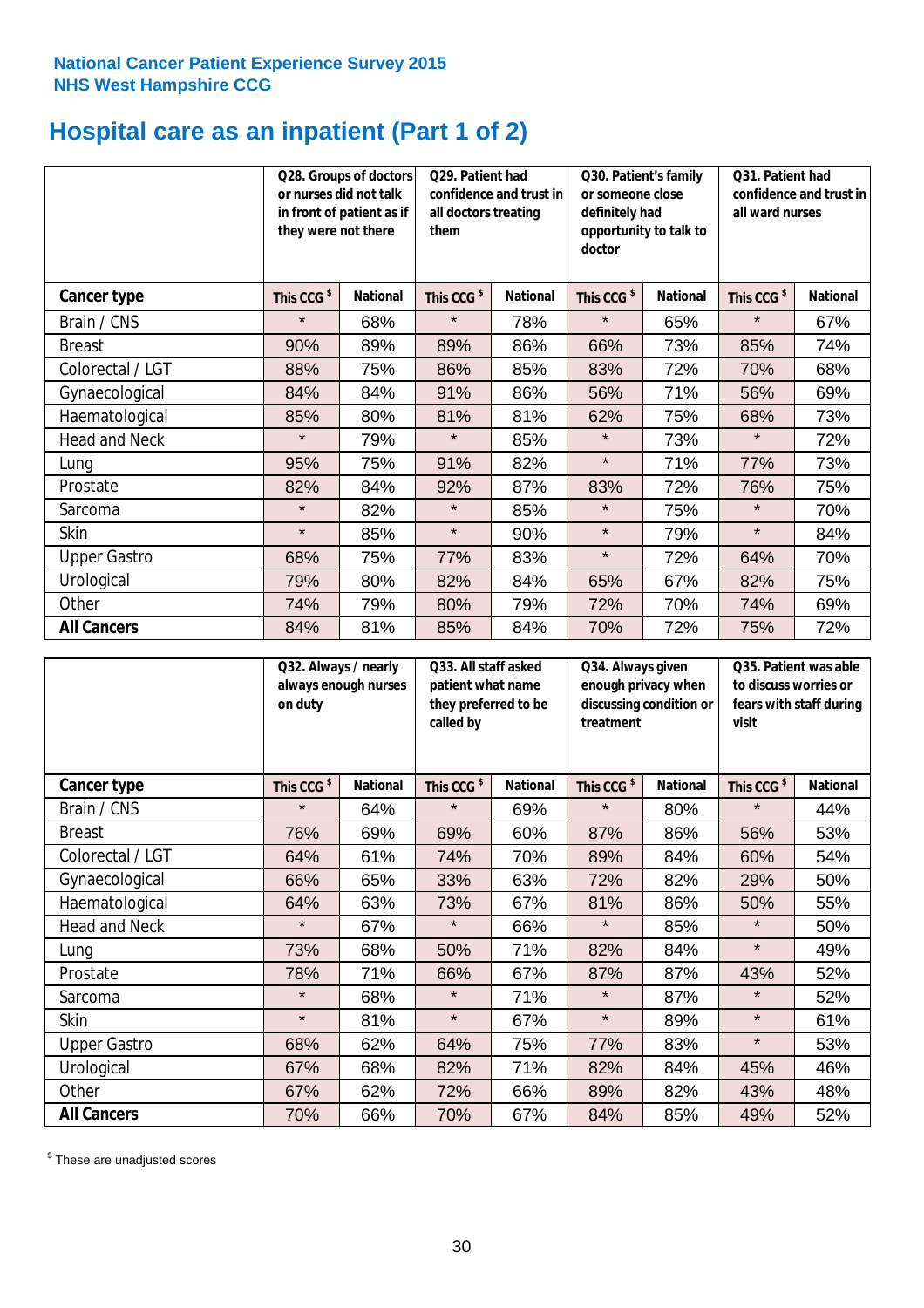### **Hospital care as an inpatient (Part 2 of 2)**

|                      | Q36. Hospital staff<br>definitely did<br>everything to help<br>control pain |                 | Q37. Always treated<br>with respect and<br>dignity by staff |                 | Q38. Given clear<br>written information<br>about what should /<br>should not do post<br>discharge |                 | Q39. Staff told patient<br>who to contact if<br>worried post discharge |                 |
|----------------------|-----------------------------------------------------------------------------|-----------------|-------------------------------------------------------------|-----------------|---------------------------------------------------------------------------------------------------|-----------------|------------------------------------------------------------------------|-----------------|
| <b>Cancer type</b>   | This CCG <sup>\$</sup>                                                      | <b>National</b> | This CCG <sup>\$</sup>                                      | <b>National</b> | This CCG <sup>\$</sup>                                                                            | <b>National</b> | This CCG <sup>\$</sup>                                                 | <b>National</b> |
| Brain / CNS          | $\star$                                                                     | 82%             | $\star$                                                     | 84%             | $\star$                                                                                           | 79%             | $\star$                                                                | 91%             |
| <b>Breast</b>        | 88%                                                                         | 86%             | 93%                                                         | 88%             | 92%                                                                                               | 90%             | 98%                                                                    | 95%             |
| Colorectal / LGT     | 87%                                                                         | 84%             | 82%                                                         | 86%             | 77%                                                                                               | 83%             | 95%                                                                    | 94%             |
| Gynaecological       | 86%                                                                         | 83%             | 88%                                                         | 85%             | 85%                                                                                               | 86%             | 100%                                                                   | 93%             |
| Haematological       | 91%                                                                         | 84%             | 91%                                                         | 89%             | 86%                                                                                               | 79%             | 99%                                                                    | 95%             |
| <b>Head and Neck</b> | $\star$                                                                     | 84%             | $\star$                                                     | 88%             | $\star$                                                                                           | 86%             | $\star$                                                                | 92%             |
| Lung                 | $\star$                                                                     | 83%             | 95%                                                         | 87%             | 82%                                                                                               | 81%             | 100%                                                                   | 92%             |
| Prostate             | 79%                                                                         | 85%             | 89%                                                         | 91%             | 89%                                                                                               | 87%             | 95%                                                                    | 94%             |
| Sarcoma              | $\star$                                                                     | 86%             | $\star$                                                     | 91%             | $\star$                                                                                           | 83%             | $\star$                                                                | 94%             |
| Skin                 | $\star$                                                                     | 88%             | $\star$                                                     | 93%             | $\star$                                                                                           | 91%             | $\star$                                                                | 97%             |
| <b>Upper Gastro</b>  | $\star$                                                                     | 83%             | 77%                                                         | 86%             | 73%                                                                                               | 79%             | 95%                                                                    | 93%             |
| Urological           | 83%                                                                         | 80%             | 88%                                                         | 88%             | 86%                                                                                               | 83%             | 96%                                                                    | 90%             |
| Other                | 74%                                                                         | 82%             | 87%                                                         | 85%             | 88%                                                                                               | 80%             | 96%                                                                    | 92%             |
| <b>All Cancers</b>   | 85%                                                                         | 84%             | 88%                                                         | 87%             | 85%                                                                                               | 84%             | 97%                                                                    | 94%             |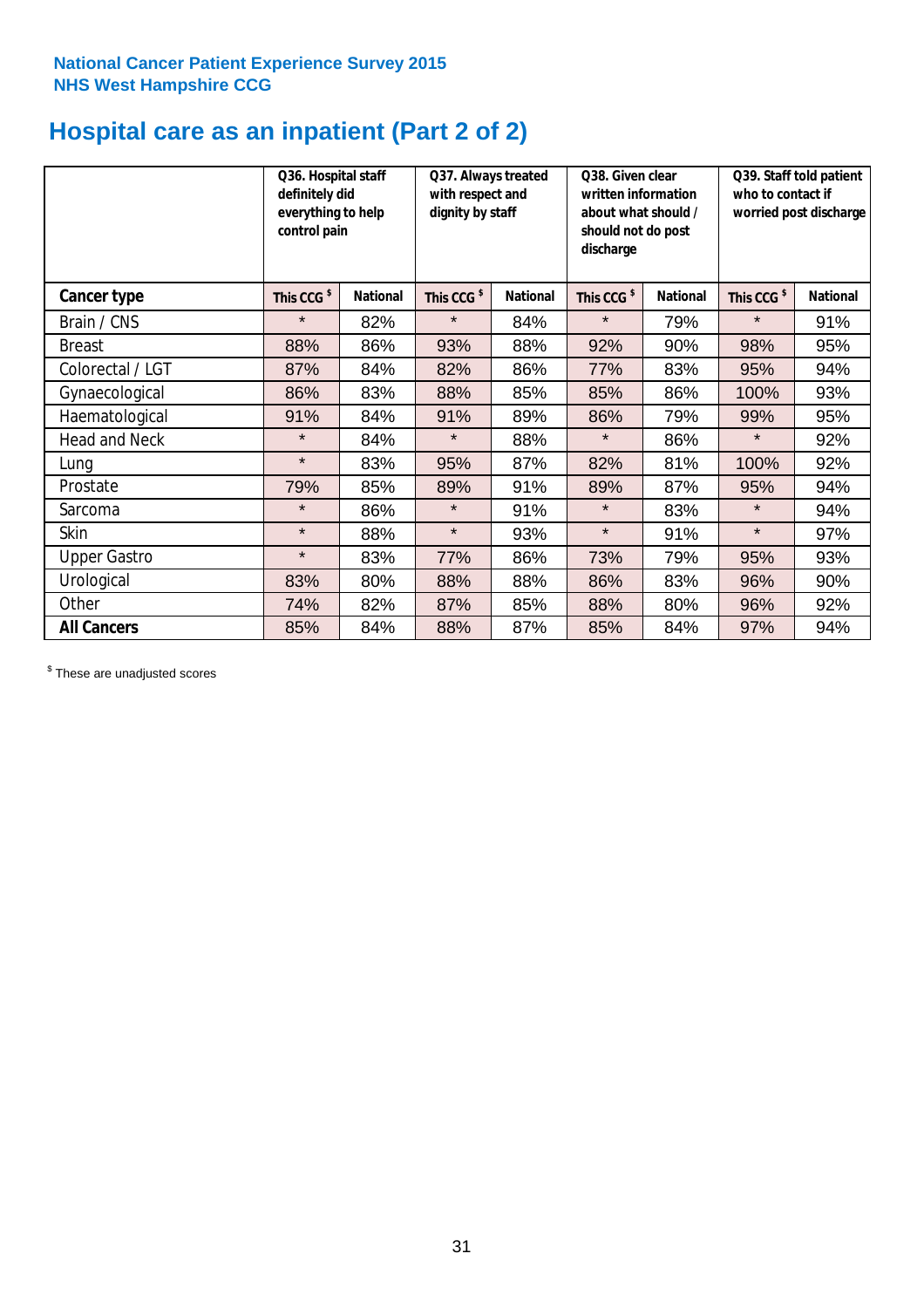# **Hospital care as a day patient / outpatient**

|                      | to discuss worries or<br>visit | Q41. Patient was able<br>fears with staff during | Q42. Doctor had the<br>right notes and other<br>documentation with<br>them |                 | Q44. Beforehand<br>patient had all<br>information needed<br>about radiotherapy<br>treatment |                 | Q45. Patient given<br>understandable<br>information about<br>whether radiotherapy<br>was working |                 |
|----------------------|--------------------------------|--------------------------------------------------|----------------------------------------------------------------------------|-----------------|---------------------------------------------------------------------------------------------|-----------------|--------------------------------------------------------------------------------------------------|-----------------|
| <b>Cancer type</b>   | This CCG <sup>\$</sup>         | <b>National</b>                                  | This CCG <sup>\$</sup>                                                     | <b>National</b> | This CCG <sup>\$</sup>                                                                      | <b>National</b> | This CCG <sup>\$</sup>                                                                           | <b>National</b> |
| Brain / CNS          | $\star$                        | 65%                                              | $\star$                                                                    | 94%             | $\star$                                                                                     | 85%             | $\star$                                                                                          | 52%             |
| <b>Breast</b>        | 67%                            | 70%                                              | 97%                                                                        | 95%             | 80%                                                                                         | 87%             | 46%                                                                                              | 60%             |
| Colorectal / LGT     | 82%                            | 73%                                              | 98%                                                                        | 95%             | $\star$                                                                                     | 85%             | $\star$                                                                                          | 55%             |
| Gynaecological       | 62%                            | 70%                                              | 98%                                                                        | 96%             | $\star$                                                                                     | 85%             | $\star$                                                                                          | 64%             |
| Haematological       | 70%                            | 74%                                              | 96%                                                                        | 97%             | 81%                                                                                         | 82%             | $\star$                                                                                          | 64%             |
| <b>Head and Neck</b> | $\star$                        | 69%                                              | 95%                                                                        | 95%             | $\star$                                                                                     | 86%             | $\star$                                                                                          | 60%             |
| Lung                 | 81%                            | 69%                                              | 97%                                                                        | 96%             | $\star$                                                                                     | 86%             | $\star$                                                                                          | 59%             |
| Prostate             | 65%                            | 69%                                              | 96%                                                                        | 95%             | $\star$                                                                                     | 88%             | $\star$                                                                                          | 61%             |
| Sarcoma              | $\star$                        | 68%                                              | $\star$                                                                    | 97%             | $\star$                                                                                     | 88%             | $\star$                                                                                          | 63%             |
| Skin                 | $\star$                        | 73%                                              | 96%                                                                        | 96%             | $\star$                                                                                     | 81%             | n.a.                                                                                             | 63%             |
| <b>Upper Gastro</b>  | 69%                            | 68%                                              | 97%                                                                        | 95%             | $\star$                                                                                     | 85%             | $\star$                                                                                          | 57%             |
| Urological           | 63%                            | 65%                                              | 99%                                                                        | 95%             | $\star$                                                                                     | 81%             | $\star$                                                                                          | 53%             |
| Other                | 70%                            | 67%                                              | 99%                                                                        | 95%             | 74%                                                                                         | 83%             | $\star$                                                                                          | 59%             |
| <b>All Cancers</b>   | 69%                            | 70%                                              | 97%                                                                        | 96%             | 81%                                                                                         | 86%             | 55%                                                                                              | 60%             |

|                      | O47. Beforehand<br>patient had all<br>information needed<br>about chemotherapy<br>treatment |                 | Q48. Patient given<br>understandable<br>information about<br>whether<br>chemotherapy was<br>working |                 |  |
|----------------------|---------------------------------------------------------------------------------------------|-----------------|-----------------------------------------------------------------------------------------------------|-----------------|--|
| <b>Cancer type</b>   | This CCG <sup>\$</sup>                                                                      | <b>National</b> | This CCG <sup>\$</sup>                                                                              | <b>National</b> |  |
| Brain / CNS          | $\star$                                                                                     | 82%             | $\star$                                                                                             | 57%             |  |
| <b>Breast</b>        | 86%                                                                                         | 83%             | 67%                                                                                                 | 62%             |  |
| Colorectal / LGT     | 85%                                                                                         | 86%             | 81%                                                                                                 | 65%             |  |
| Gynaecological       | 89%                                                                                         | 86%             | 73%                                                                                                 | 68%             |  |
| Haematological       | 84%<br>85%                                                                                  |                 | 75%                                                                                                 | 75%             |  |
| <b>Head and Neck</b> | $\star$                                                                                     | 80%             | $\star$                                                                                             | 52%             |  |
| Lung                 | 84%                                                                                         | 85%             | 76%                                                                                                 | 68%             |  |
| Prostate             | $\star$                                                                                     | 83%             | $\star$                                                                                             | 69%             |  |
| Sarcoma              | $\star$                                                                                     | 82%             | $\star$                                                                                             | 70%             |  |
| Skin                 | $\star$                                                                                     | 92%             | $\star$                                                                                             | 80%             |  |
| <b>Upper Gastro</b>  | 79%                                                                                         | 83%             | 54%                                                                                                 | 64%             |  |
| Urological           | 86%                                                                                         | 83%             | 57%                                                                                                 | 66%             |  |
| Other                | 92%                                                                                         | 85%             | 83%                                                                                                 | 70%             |  |
| <b>All Cancers</b>   | 84%                                                                                         | 84%             | 72%                                                                                                 | 68%             |  |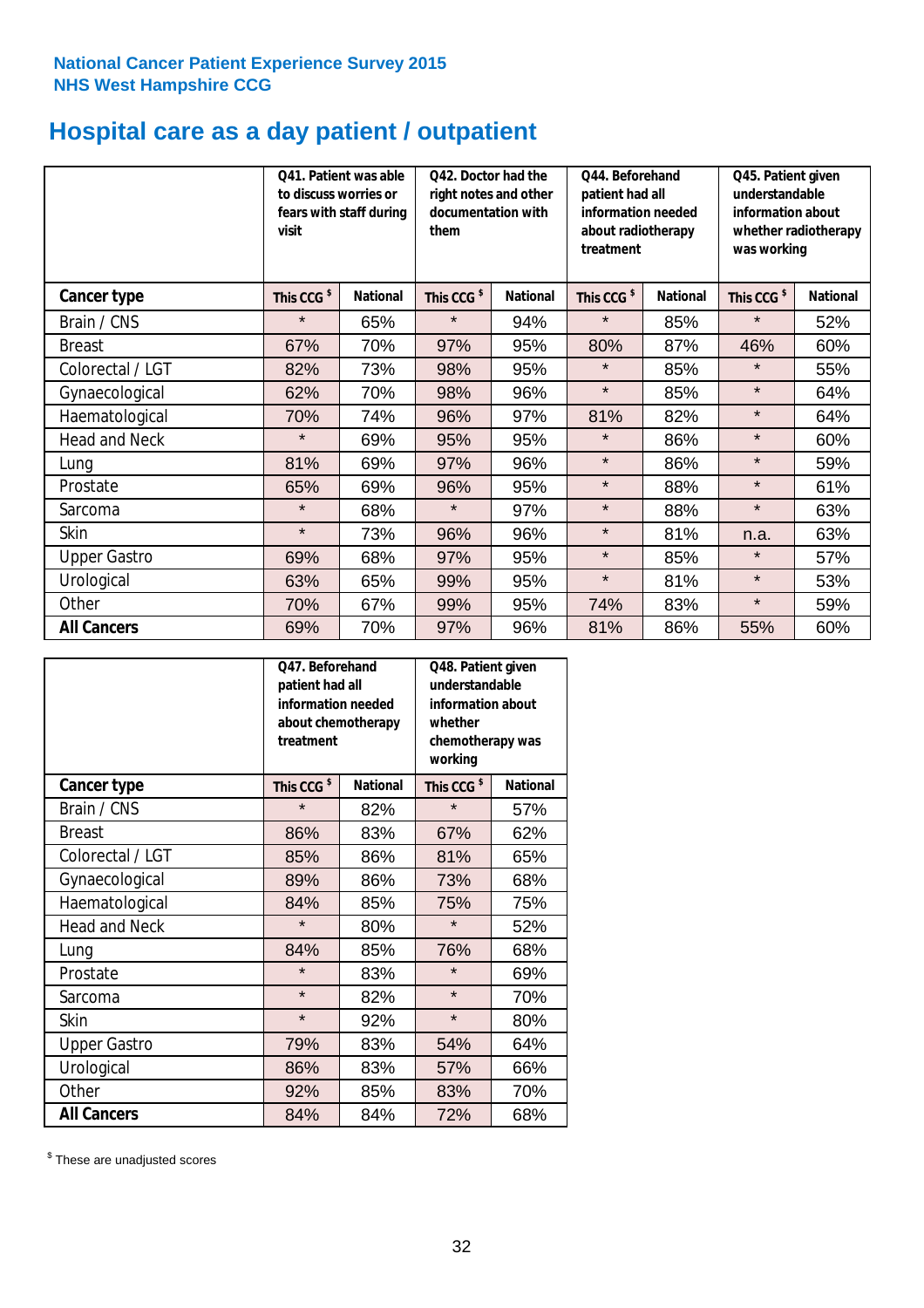### **Home care and support**

|                      | Q49. Hospital staff<br>gave family or | someone close all the<br>information needed to<br>help with care at home | Q50. Patient definitely<br>given enough support<br>from health or social<br>services during<br>treatment |     | Q51. Patient definitely<br>given enough support<br>from health or social<br>services after<br>treatment |                 |  |
|----------------------|---------------------------------------|--------------------------------------------------------------------------|----------------------------------------------------------------------------------------------------------|-----|---------------------------------------------------------------------------------------------------------|-----------------|--|
| <b>Cancer type</b>   | This CCG <sup>\$</sup>                | <b>National</b>                                                          | This CCG <sup>\$</sup><br><b>National</b>                                                                |     | This CCG <sup>\$</sup>                                                                                  | <b>National</b> |  |
| Brain / CNS          | $\star$                               | 56%                                                                      | $\star$                                                                                                  | 44% | $\star$                                                                                                 | 44%             |  |
| <b>Breast</b>        | 61%                                   | 57%                                                                      | 51%                                                                                                      | 54% | 33%                                                                                                     | 40%             |  |
| Colorectal / LGT     | 72%                                   | 60%                                                                      | 51%                                                                                                      | 62% | 39%                                                                                                     | 52%             |  |
| Gynaecological       | 45%                                   | 56%                                                                      | $\star$                                                                                                  | 52% | $\star$                                                                                                 | 42%             |  |
| Haematological       | 61%                                   | 60%                                                                      | 49%                                                                                                      | 52% | 36%                                                                                                     | 43%             |  |
| <b>Head and Neck</b> | $\star$                               | 59%                                                                      | $\star$                                                                                                  | 53% | $\star$                                                                                                 | 50%             |  |
| Lung                 | 55%                                   | 57%                                                                      | $\star$                                                                                                  | 52% | $\star$                                                                                                 | 42%             |  |
| Prostate             | 52%                                   | 55%                                                                      | 47%                                                                                                      | 47% | 42%                                                                                                     | 43%             |  |
| Sarcoma              | $\star$                               | 59%                                                                      | $\star$                                                                                                  | 58% | $\star$                                                                                                 | 53%             |  |
| Skin                 | 71%                                   | 67%                                                                      | $\star$                                                                                                  | 58% | $\star$                                                                                                 | 61%             |  |
| <b>Upper Gastro</b>  | 66%                                   | 59%                                                                      | $\star$                                                                                                  | 54% | $\star$                                                                                                 | 45%             |  |
| Urological           | 57%                                   | 55%                                                                      | 65%                                                                                                      | 47% | 59%                                                                                                     | 44%             |  |
| Other                | 52%                                   | 54%                                                                      | 54%                                                                                                      | 55% | $\star$                                                                                                 | 48%             |  |
| <b>All Cancers</b>   | 60%                                   | 58%                                                                      | 51%                                                                                                      | 54% | 40%                                                                                                     | 45%             |  |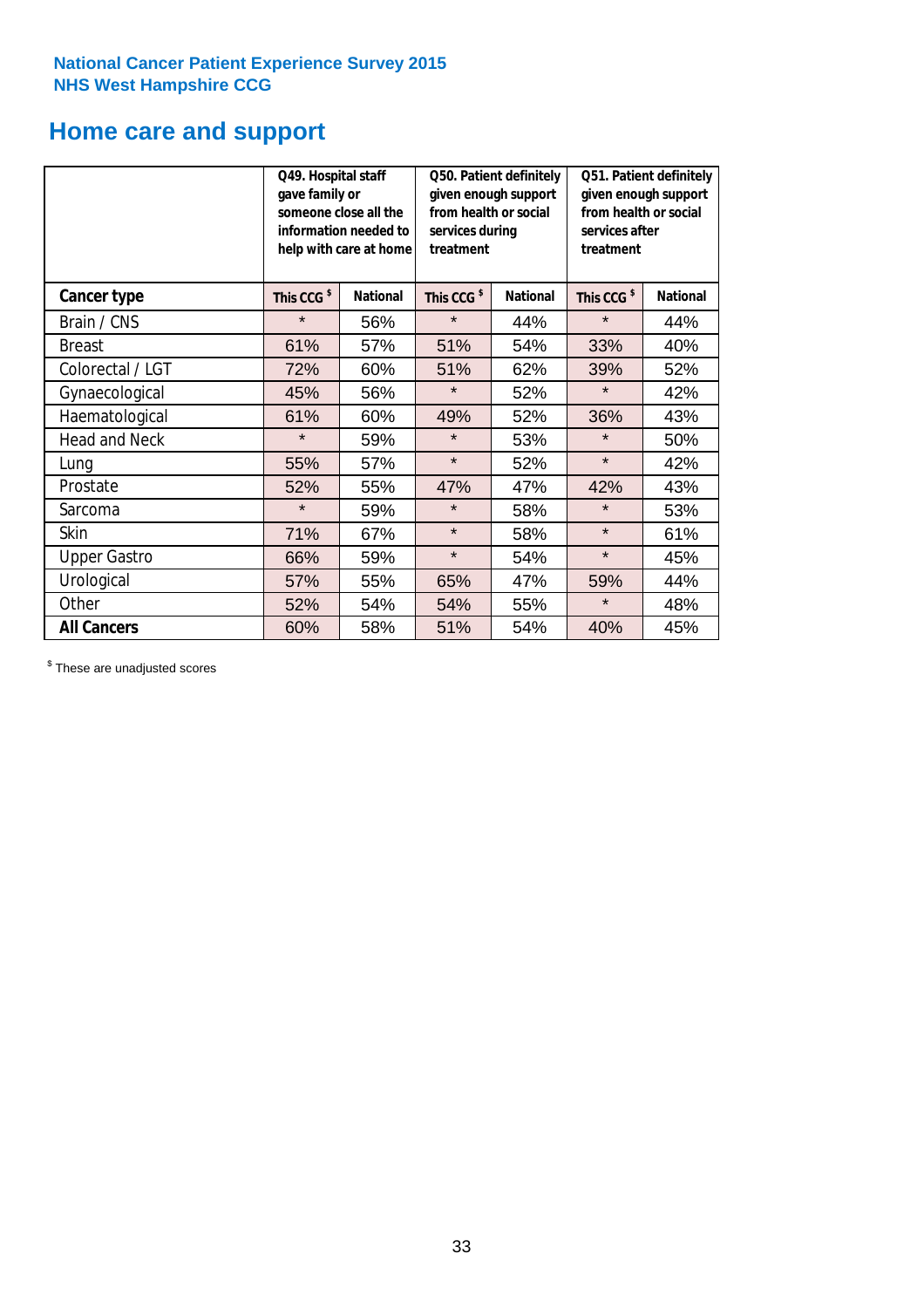### **Care from your general practice**

|                      | information about<br>treatment | Q52. GP given enough<br>patient's condition and | O53. Practice staff<br>definitely did<br>everything they could<br>to support patient |                 |  |
|----------------------|--------------------------------|-------------------------------------------------|--------------------------------------------------------------------------------------|-----------------|--|
| <b>Cancer type</b>   | This CCG <sup>\$</sup>         | <b>National</b>                                 | This CCG <sup>\$</sup>                                                               | <b>National</b> |  |
| Brain / CNS          | $\star$                        | 94%                                             | $\star$                                                                              | 59%             |  |
| <b>Breast</b>        | 94%                            | 96%                                             | 66%                                                                                  | 63%             |  |
| Colorectal / LGT     | 92%                            | 95%                                             | 60%                                                                                  | 63%             |  |
| Gynaecological       | 92%                            | 95%                                             | 46%                                                                                  | 59%             |  |
| Haematological       | 97%                            | 96%                                             | 55%                                                                                  | 61%             |  |
| <b>Head and Neck</b> | $\star$                        | 93%                                             | $\star$                                                                              | 60%             |  |
| Lung                 | 90%                            | 95%                                             | 73%                                                                                  | 62%             |  |
| Prostate             | 96%                            | 95%                                             | 66%                                                                                  | 67%             |  |
| Sarcoma              | $\star$                        | 97%                                             | $\star$                                                                              | 65%             |  |
| Skin                 | 95%                            | 97%                                             | $\star$                                                                              | 71%             |  |
| <b>Upper Gastro</b>  | 96%                            | 94%                                             | 70%                                                                                  | 62%             |  |
| Urological           | 94%                            | 95%                                             | 66%                                                                                  | 64%             |  |
| Other                | 90%                            | 95%                                             | 64%                                                                                  | 61%             |  |
| <b>All Cancers</b>   | 94%                            | 95%                                             | 63%                                                                                  | 63%             |  |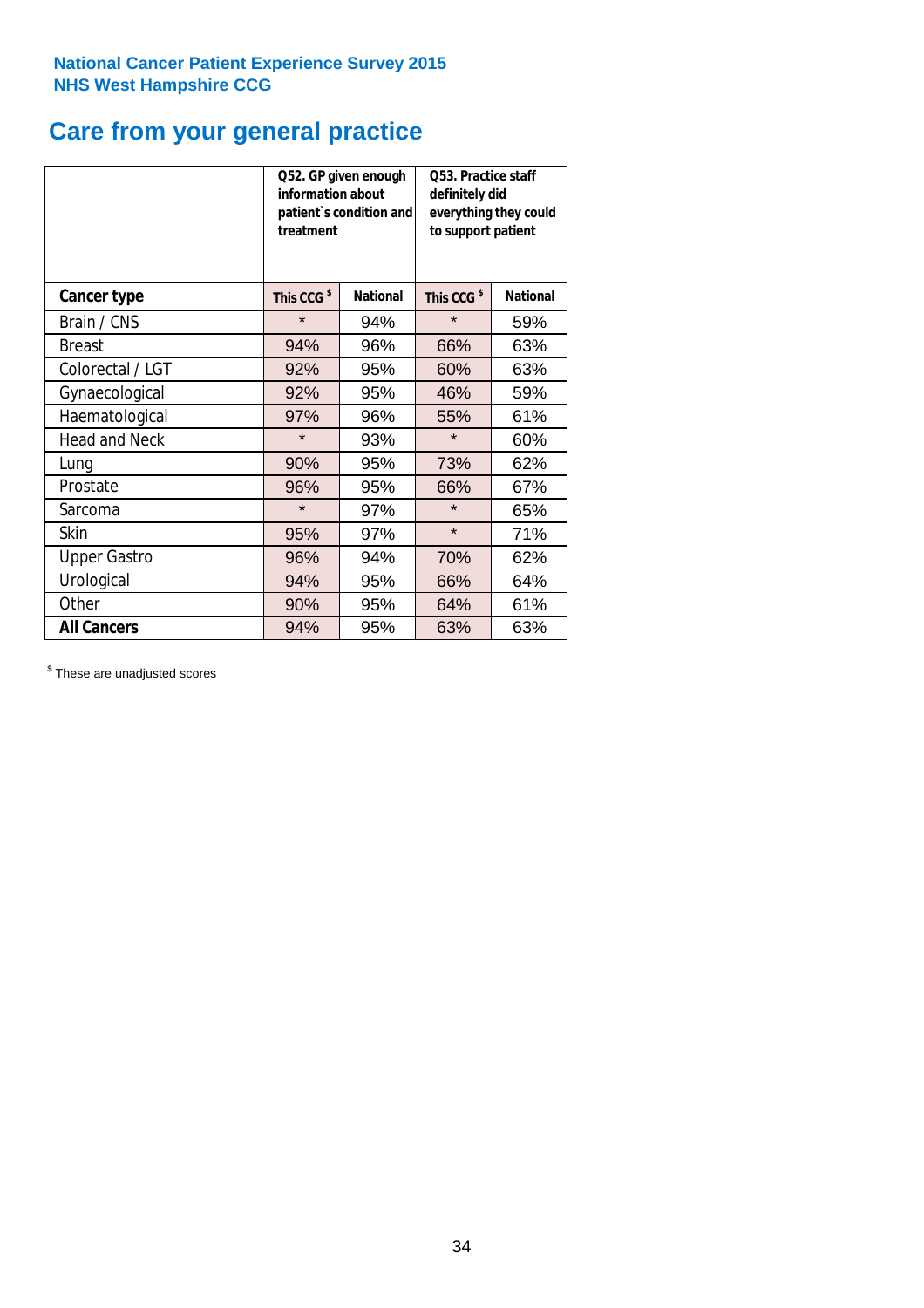### **Your overall NHS care**

|                      | together               | Q54. Hospital and<br>community staff<br>always worked well |                        | Q55. Patient given a<br>care plan |                        | Q56. Overall the<br>administration of the<br>care was very good /<br>good |                        | Q57. Length of time for<br>attending clinics and<br>appointments was<br>right |  |
|----------------------|------------------------|------------------------------------------------------------|------------------------|-----------------------------------|------------------------|---------------------------------------------------------------------------|------------------------|-------------------------------------------------------------------------------|--|
| <b>Cancer type</b>   | This CCG <sup>\$</sup> | <b>National</b>                                            | This CCG <sup>\$</sup> | <b>National</b>                   | This CCG <sup>\$</sup> | <b>National</b>                                                           | This CCG <sup>\$</sup> | <b>National</b>                                                               |  |
| Brain / CNS          | $\star$                | 45%                                                        | $\star$                | 29%                               | $\star$                | 84%                                                                       | $\star$                | 60%                                                                           |  |
| <b>Breast</b>        | 52%                    | 60%                                                        | 24%                    | 35%                               | 88%                    | 90%                                                                       | 67%                    | 64%                                                                           |  |
| Colorectal / LGT     | 67%                    | 60%                                                        | 30%                    | 36%                               | 94%                    | 88%                                                                       | 74%                    | 68%                                                                           |  |
| Gynaecological       | 50%                    | 58%                                                        | 22%                    | 29%                               | 82%                    | 89%                                                                       | 64%                    | 66%                                                                           |  |
| Haematological       | 55%                    | 63%                                                        | 35%                    | 33%                               | 90%                    | 92%                                                                       | 54%                    | 62%                                                                           |  |
| <b>Head and Neck</b> | 36%                    | 58%                                                        | $\star$                | 34%                               | 79%                    | 89%                                                                       | 38%                    | 65%                                                                           |  |
| Lung                 | 63%                    | 63%                                                        | 24%                    | 32%                               | 92%                    | 89%                                                                       | 69%                    | 70%                                                                           |  |
| Prostate             | 59%                    | 63%                                                        | 30%                    | 36%                               | 81%                    | 87%                                                                       | 70%                    | 71%                                                                           |  |
| Sarcoma              | $\star$                | 60%                                                        | $\star$                | 31%                               | $\star$                | 90%                                                                       | $\star$                | 63%                                                                           |  |
| Skin                 | 77%                    | 69%                                                        | $\star$                | 39%                               | 89%                    | 89%                                                                       | 69%                    | 73%                                                                           |  |
| <b>Upper Gastro</b>  | 56%                    | 58%                                                        | 22%                    | 36%                               | 92%                    | 88%                                                                       | 67%                    | 66%                                                                           |  |
| Urological           | 60%                    | 62%                                                        | 12%                    | 26%                               | 90%                    | 84%                                                                       | 68%                    | 73%                                                                           |  |
| Other                | 52%                    | 56%                                                        | 26%                    | 29%                               | 87%                    | 87%                                                                       | 72%                    | 61%                                                                           |  |
| <b>All Cancers</b>   | 57%                    | 61%                                                        | 27%                    | 33%                               | 88%                    | 89%                                                                       | 65%                    | 66%                                                                           |  |

|                      | Q58. Taking part in<br>cancer research | discussed with patient | Q59. Patient's average<br>rating of care scored<br>from very poor to very<br>good |                 |  |
|----------------------|----------------------------------------|------------------------|-----------------------------------------------------------------------------------|-----------------|--|
| <b>Cancer type</b>   | This CCG <sup>\$</sup>                 | <b>National</b>        | This CCG <sup>\$</sup>                                                            | <b>National</b> |  |
| Brain / CNS          | $\star$                                | 32%                    | $\star$                                                                           | 8.5             |  |
| <b>Breast</b>        | 32%                                    | 28%                    | 8.8                                                                               | 8.8             |  |
| Colorectal / LGT     | 28%                                    | 22%                    | 8.9                                                                               | 8.7             |  |
| Gynaecological       | 22%                                    | 27%                    | 8.7                                                                               | 8.7             |  |
| Haematological       | 42%                                    | 36%                    | 8.7                                                                               | 8.8             |  |
| <b>Head and Neck</b> | 9%                                     | 21%                    | 8.2                                                                               | 8.6             |  |
| Lung                 | 69%                                    | 34%                    | 8.9                                                                               | 8.6             |  |
| Prostate             | 45%                                    | 35%                    | 8.5                                                                               | 8.6             |  |
| Sarcoma              | $\star$                                | 29%                    | $\star$                                                                           | 8.7             |  |
| Skin                 | 7%                                     | 17%                    | 8.8                                                                               | 8.9             |  |
| <b>Upper Gastro</b>  | 41%                                    | 30%                    | 8.7                                                                               | 8.6             |  |
| Urological           | 14%                                    | 14%                    | 8.5                                                                               | 8.5             |  |
| Other                | 33%                                    | 31%                    | 8.7                                                                               | 8.6             |  |
| <b>All Cancers</b>   | 32%                                    | 28%                    | 8.7                                                                               | 8.7             |  |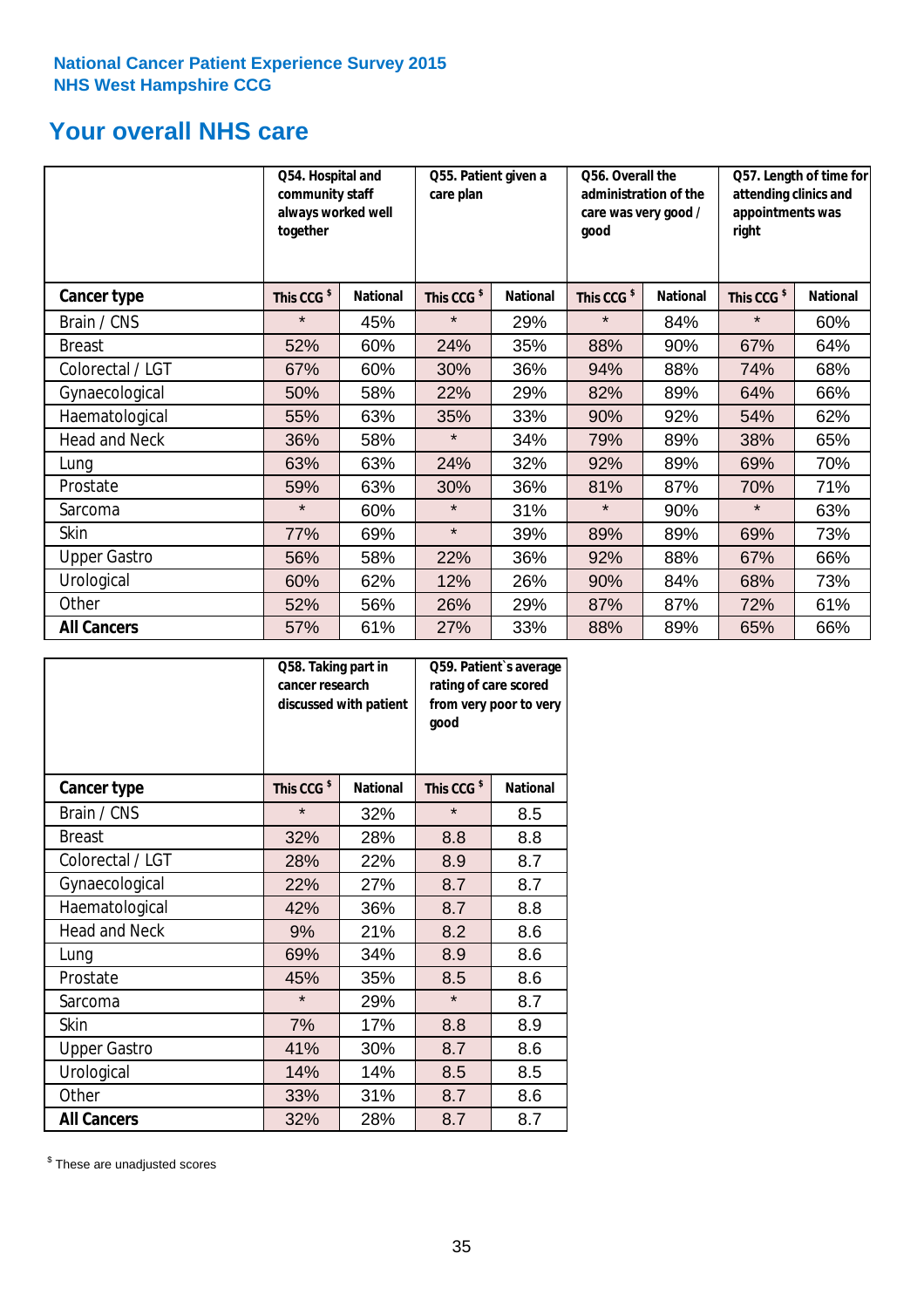### **Annex**

### **Methodology**

The sample for the survey included all adult (aged 16 and over) NHS patients, with a confirmed primary diagnosis of cancer, discharged from an NHS Trust after an inpatient episode or day case attendance for cancer related treatment in the months of April, May and June 2015.

The patients included in the sample had relevant cancer ICD10 codes (C00-99 excluding C44 and C84, and D05) in the first diagnosis field of their patient records, applied to their patient files by the relevant NHS Trust, and were alive at the point at which fieldwork commenced. Deceased checks were undertaken on up to three occasions during fieldwork, to ensure that questionnaires were not sent to patients who had died since their treatment.

Trust samples were checked rigorously for duplicates and patient lists were also de-duplicated nationally to ensure that patients did not receive multiple copies of questionnaires.

The fieldwork for the survey was undertaken between October 2015 and March 2016.

For the first time, the survey used a mixed mode methodology. Questionnaires were sent by post with two reminders where necesssary, but also included an option to complete online. A Freephone helpline was available for respondents to ask questions about the survey, to enable them to complete their questionnaires over the phone, and to provide access to a translation and interpreting facility for those whose first language was not English.

The Health Research Authority supported the survey by granting Section 251 approval.

### **Further information**

Further information on survey methodology, as well as all of the national and local reports and data, is available at www.ncpes.co.uk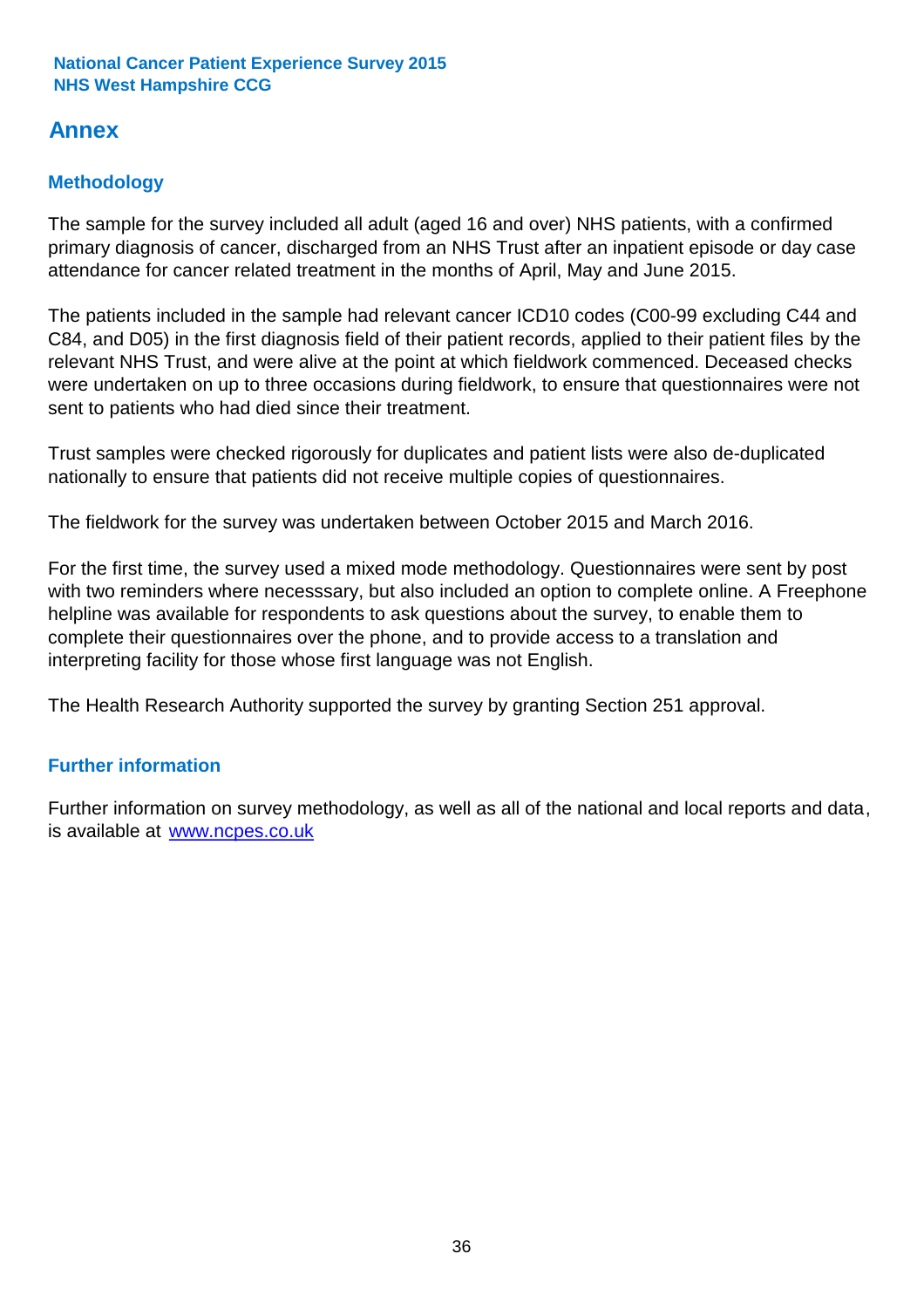#### **Redevelopment of the 2015 survey**

A number of significant changes have been made to the National Cancer Patient Experience Survey in 2015:

- the length of the questionnaire has been reduced
- response options have been reviewed and changed to make them consistent throughout the survey
- some of the questions and / or answer options have been changed so that they are now in line with questions in other patient surveys (e.g. the Care Quality Commission national patient surveys), to improve comparability between them
- the topic areas within the questionnaire have been redesigned to capture the whole patient journey.

There are 50 questions in the questionnaire that relate directly to patient experience. Of these, 14 remain unchanged from previous years; and a further 21 have been slightly amended. We draw caution in directly comparing data from the 2015 survey to the findings of the previous CPES surveys, even for identical questions. Changes in the structure of the survey instrument (questionnaire) and also the administration of the survey (calendar period and length of time from sampling to field work start and completion) may influence nationwide averages, although these features will not greatly impact on relative comparisons (e.g. between patient groups or hospitals).

The other 15 questions are either new or substantially changed from previous years.

It is expected that there will be few, if any changes, to the questionnaire going forward so we will be able to compare the results year on year. Where changes are necessary they are expected to be for methodological reasons or to improve question reliability.

Another significant change in 2015 is that an online version of the questionnaire has been developed. The online version was developed to make the questionnaire more accessible for respondents. This may have an impact on the demographic characteristics of the respondents. This may be an improvement if previously underrepresented groups have responded. However, changes to the demographics of respondents may have implications on the overall results - and again, leads us to draw caution in directly comparing results with previous years.

#### **Official Statistics**

The 2015 survey data has been published for the first time as Official Statistics. The 2015 survey data has been produced and published in line with the Code of Practice for Official Statistics.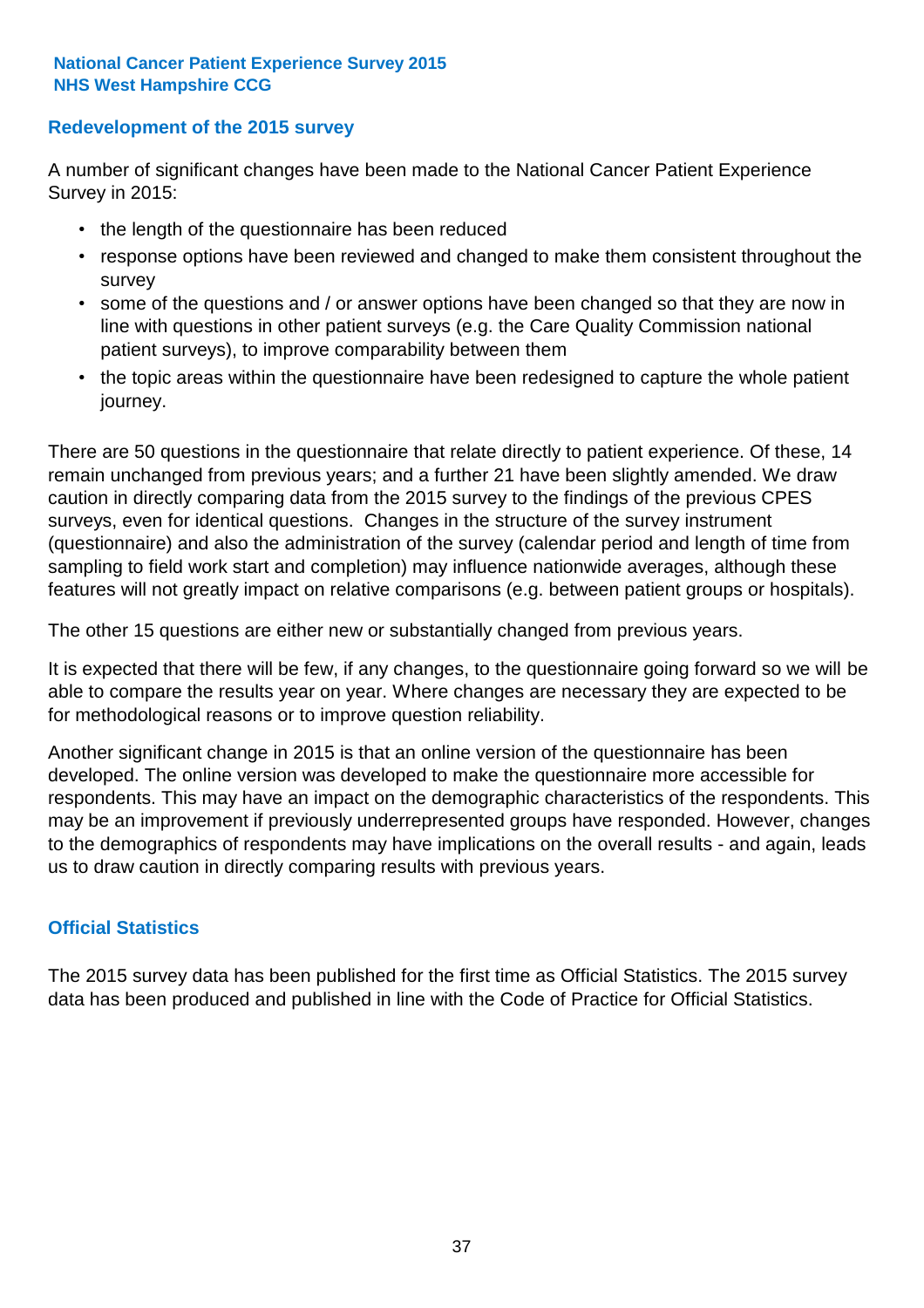#### **Scoring methodologies**

49 of the 50 questions relating directly to patient experience have been summarised as the score of the percentage of patients who reported a positive experience. For example:

- question 6 asks: "Overall, how did you feel about the length of time you had to wait for your test to be done?". Responses have been recorded as positive only for those patients who selected the first option ("It was about right")
- question 11 asks: "When you were told you had cancer, were you given written information about the type of cancer you had?". Responses have been recorded as positive only for those patients who selected the first option ("Yes, and it was easy to understand").

Where options do not provide any information on positive/negative patient experience (e.g. "Don't know / can't remember"), they are excluded from the score.

The other question (question 59) asks respondents to rate their overall care on a scale of 0 to 10. Scores have been given as an average on this scale.

A copy of the 2015 questionnaire, marked up with all of these scoring conventions, is available at www.ncpes.co.uk

Further details on the scoring methodology can be found in the technical document for the survey, available at <u>www.ncpes.co.uk</u>

#### **Case-mix adjustment**

For the first time in 2015, case-mix adjusted findings are being presented alongside unadjusted results for CCGs. Case-mix adjustment allows us to account for the impact that differing patient populations might have on results. By using the case-mix adjusted estimates we can obtain a greater understanding of how a CCG is performing given their patient population.

The factors taken into account in this case-mix adjustment are gender, age, ethnic group, deprivation, and tumour group.

For further details on case-mix adjustment, please refer to the technical document for the survey, available at www.ncpes.co.uk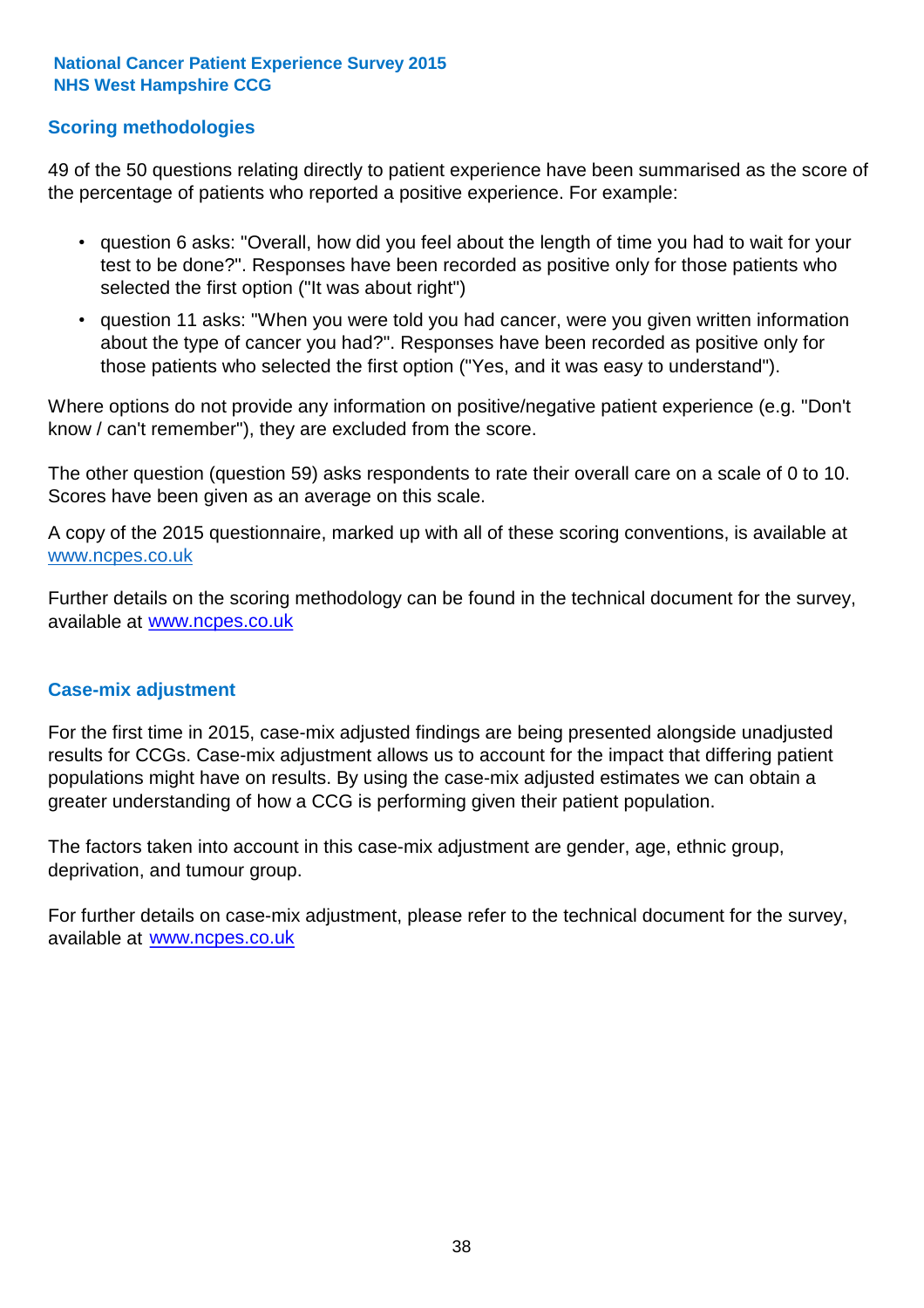#### **Response Rates**

|                 | Sample<br><b>Size</b> | <b>Excluded</b> | Adjusted<br><b>Sample</b> | <b>Not</b><br><b>Returned Refused</b> | Blank / | Completed | Response<br>Rate |
|-----------------|-----------------------|-----------------|---------------------------|---------------------------------------|---------|-----------|------------------|
| <b>National</b> | 116,991               | 8.719           | 108,272                   | 33,168                                | 3.918   | 71,186    | 66%              |
| 11A             | .255                  | 94              | 1,161                     | 237                                   | 47      | 877       | 76%              |

#### **Respondents by tumour group**

The tables below show the numbers of patients from each tumour group and the age and gender distribution of these patients.

| <b>Tumour Group</b>  | Number of<br>respondents* |
|----------------------|---------------------------|
| Brain / CNS          | 14                        |
| <b>Breast</b>        | 167                       |
| Gynaecological       | 50                        |
| Colorectal / LGT     | 113                       |
| Lung                 | 44                        |
| <b>Skin</b>          | 28                        |
| Haematological       | 179                       |
| <b>Upper Gastro</b>  | 45                        |
| Other                | 52                        |
| Urological           | 84                        |
| Prostate             | 60                        |
| Sarcoma              | 11                        |
| <b>Head and Neck</b> | 30                        |

*\* These figures may not match the numerator for all questions in the 'Comparisons by tumour group' section of this report, because not all questions were answered by all respondents.*

#### **Respondents by age and gender**

The questionnaire asked respondents to give their year of birth. This information has been amalgamated into 8 age bands. The age and gender distribution for the CCG was as follows:

|             | 16-24  | 25-34 | 35-44 | 45-54 | 55-64 | 65-74 | 75-84 | $85+$ | <b>Total</b> |
|-------------|--------|-------|-------|-------|-------|-------|-------|-------|--------------|
| <b>Male</b> |        |       | 5     | 18    | 69    | 178   | 116   | 29    | 417          |
| Female      | ◠<br>ັ | 4     | 25    | 58    | 91    | 166   | 89    | 24    | 460          |
| Total       | 4      |       | 30    | 76    | 160   | 344   | 205   | 53    | 877          |